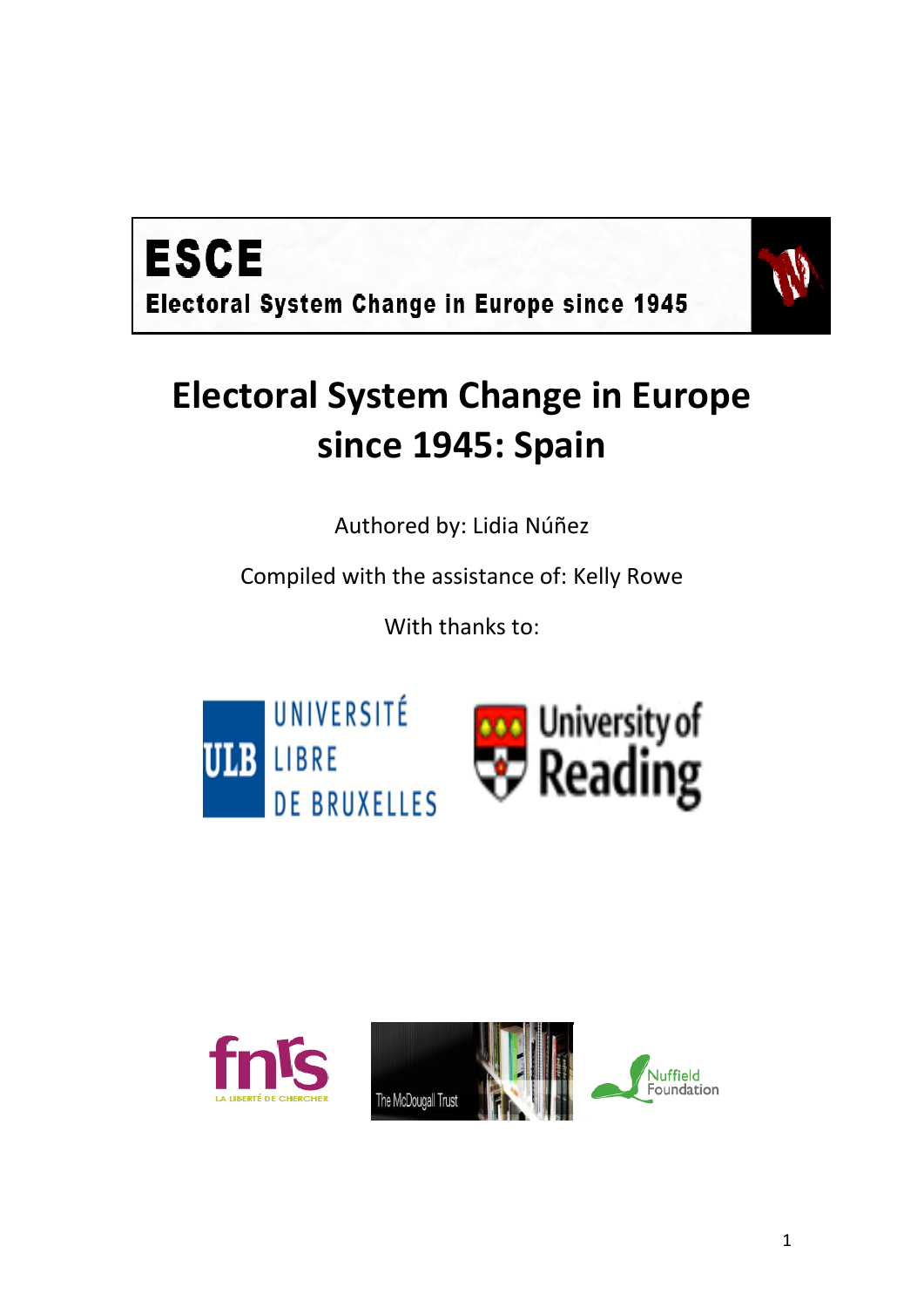

# **Section 1: Overview of the Spanish Electoral System Changes since 1977**

Colomer (2004: 253-4) provides a detailed account of the electoral system in place in Spain during the early years of the twentieth century. This consisted of 307 single-member districts using plurality and 26 multi-member districts of three to eight members. In the latter, voters had fewer votes than there were seats in the district: two in three-member districts, three in four- and five-member districts, five in seven-member districts and six in eight-member districts. Parties presented lists of candidates within which voters voted for individuals. The list coming first won as many seats as voters could cast votes, while the second party won the remaining seats. This system does not correspond to any of the standard types. But it bears the same relationship to the limited vote system as the party block vote system does to block vote system, and it is therefore best to describe it as a system of 'party limited vote'.

During the Second Republic, founded in 1931, this system of party limited vote in MMDs was extended across the country, using 63 multi-member districts containing up to eighteen seats, in which the winning party won 67 per cent of the seats if it secured 40 per cent of the vote and 80 per cent of the seats if it obtained 50 per cent of the vote (Colomer 2004: 255-6; Payne 1985: 9). Under Franco, meanwhile, the Cortes was composed on corporatist principles, with representation by sector. Medhurst (1973: chapter 9) provides details.

The relevant elections for this project begin in 1977 when the new electoral law for democratizing Spain was enacted by a Royal Decree on 18 March (Law 20/1977, on Electoral Norms); building on the Law for Political Reform that was passed by referendum in December 1976. The electoral system was closed list PR with provincial districts – with an average magnitude of 6.7 but including several small or very small districts and two very large districts. The core compenents of this system were enshrined in the 1978 Constitution and there have been no significant changes (within the terms of this project) in Spanish electoral law since then. One notable amendment however was the introduction of legislation on the gender balance of party lists specifying that neither gender can comprise less than 40% of a party district list in 2007.

### **Section 2: Relevant Electoral System changes in Spain since 1977**

| Law                                                                         | Amendment | Date of<br>enactment | Location                                                                                         | <b>Relevant for the</b><br>research |
|-----------------------------------------------------------------------------|-----------|----------------------|--------------------------------------------------------------------------------------------------|-------------------------------------|
| Real Decreto-<br>ley sobre<br><b>Normas</b><br>Electorales (Ley<br>20/1977) |           | 18 March<br>1977     | http://www.boe<br>.es/aeboe/cons<br>ultas/bases dat<br>$\cos/doc.php?id=$<br>BOE-A-1977-<br>7445 | Yes                                 |

#### **Table 1. Summary of Spanish Electoral Laws and Amendments since 1977**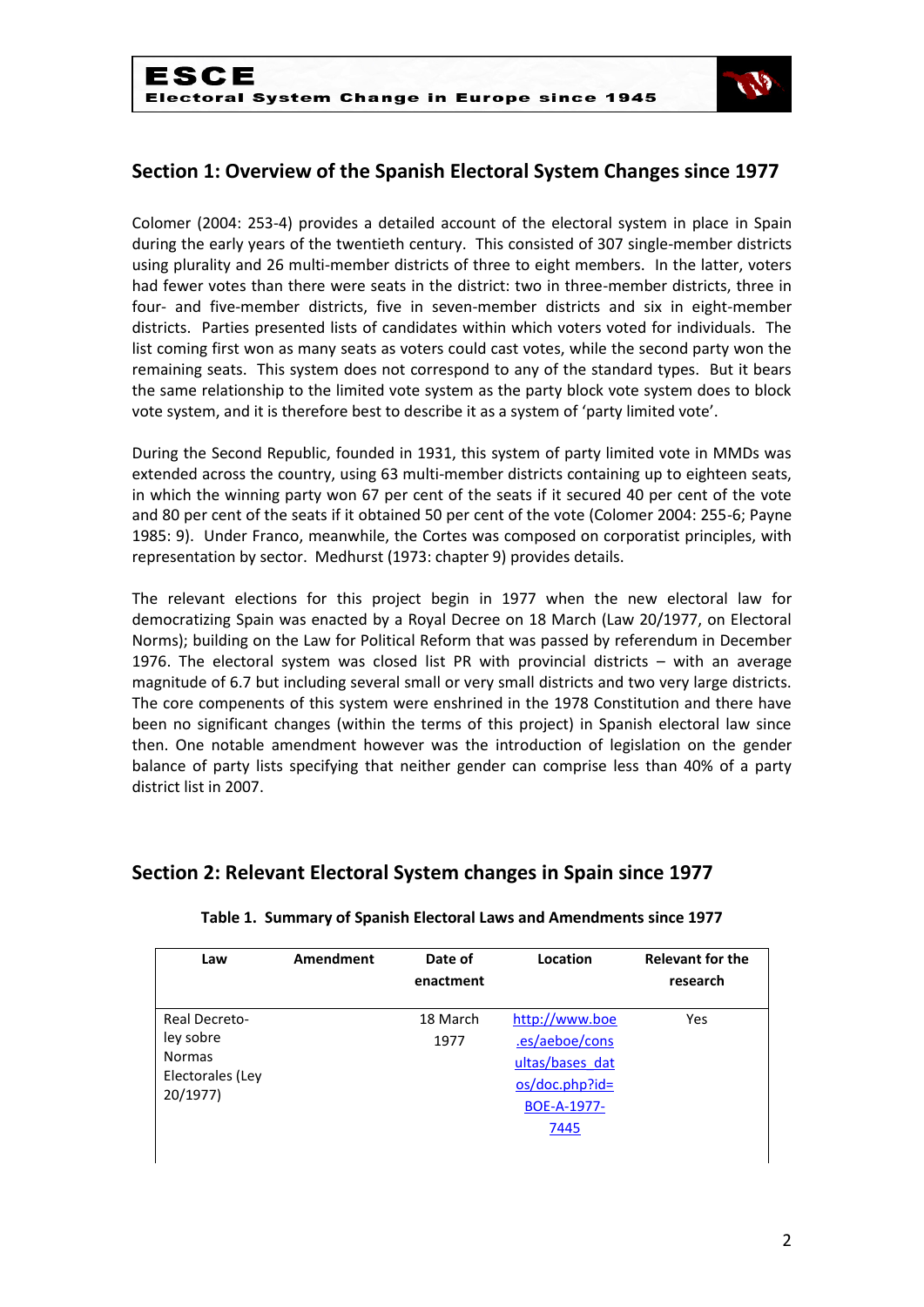# ESCE<br>Electoral System Change in Europe since 1945



| Constitution                                                    |                                                                                                                                                        |                     | http://www.inf<br>oelectoral.mir.e<br>s/Normativa/no<br>rmativa_es_det<br>ail ce.html                            | Yes |
|-----------------------------------------------------------------|--------------------------------------------------------------------------------------------------------------------------------------------------------|---------------------|------------------------------------------------------------------------------------------------------------------|-----|
| Organic Law<br>5/1985 on the<br>General<br><b>Electoral Law</b> |                                                                                                                                                        | 16 June 1985        | http://www.boe<br>.es/aeboe/cons<br>ultas/bases dat<br>os/doc.php?id=<br>BOE-A-1977-<br>7445                     | No  |
|                                                                 | Organic Law<br>8/1991, on the<br>improvement of<br>electoral<br>procedure.                                                                             | 13 March<br>1991    | http://www.inf<br>oelectoral.mir.e<br>s/Normativa/pd<br>$f/LE$ 3-LO 8-<br>1991 mejora p<br>roc elec corr.p<br>df | No  |
|                                                                 | Organic Law<br>6/1992.                                                                                                                                 | 02 November<br>1992 | http://www.inf<br>oelectoral.mir.e<br>s/Normativa/pd<br>$f/LE$ 4-LO 6-<br>1992 mod art<br>LOREG.pdf              | No  |
|                                                                 | Organic Law<br>13/1994, on<br>the reduction of<br>costs of the<br>electoral<br>campaigns and<br>institutional<br>publicity in<br>state-owned<br>media. | 13 March<br>1994    | http://www.inf<br>oelectoral.mir.e<br>s/Normativa/pd<br>f/LE 5-LO 13-<br>1994 reducir g<br>astos.pdf             | No  |
|                                                                 | Organic Law<br>3/1995, on the<br>elaboration of<br>the electoral<br>census.                                                                            | 23 March<br>1995    | http://www.inf<br>oelectoral.mir.e<br>s/Normativa/pd<br>$f/LE_6$ -LO $_3$ -<br>1995_censo.pdf                    | No  |
|                                                                 | Organic Law<br>10/1995,<br>changes to the                                                                                                              | 23 November<br>1995 | http://www.inf<br>oelectoral.mir.e<br>s/Normativa/pd                                                             | No  |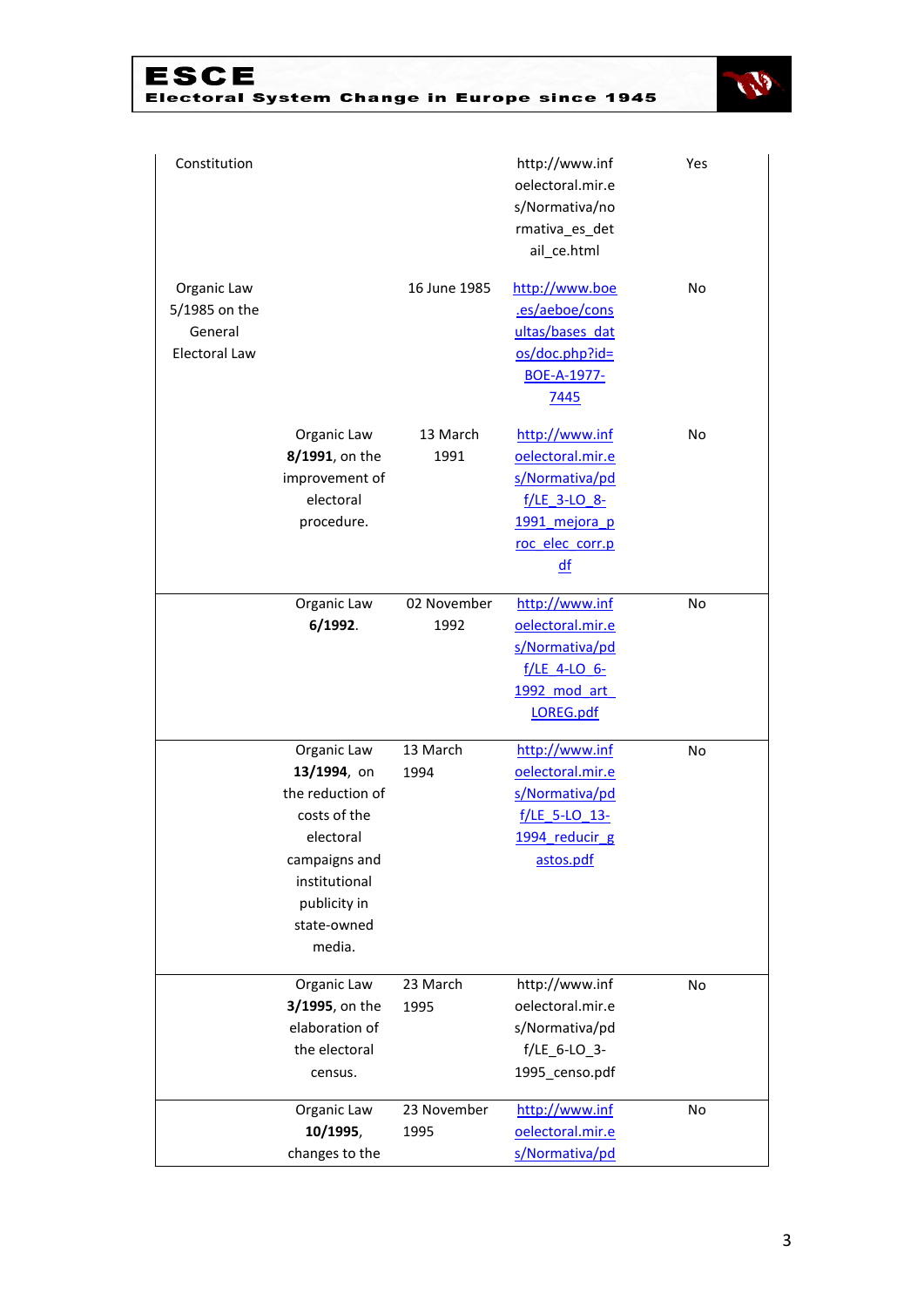# ESCE<br>Electoral System Change in Europe since 1945



| Penal Code on<br>electoral issues.                                                                                                                                                                |                     | f/LE 7-LO 10-<br>1995 Codigo P<br>enal.pdf                                                                                                                                                                                                                            |           |
|---------------------------------------------------------------------------------------------------------------------------------------------------------------------------------------------------|---------------------|-----------------------------------------------------------------------------------------------------------------------------------------------------------------------------------------------------------------------------------------------------------------------|-----------|
| Organic Law<br>6/2002, on<br>political parties.                                                                                                                                                   | 27 June 2002        | http://www.inf<br>oelectoral.mir.e<br>s/Normativa/pd<br>$f/LE_111-LO_6$ -<br>2002_Partidos_<br>Politicos.pdf                                                                                                                                                          | No        |
| Organic Law<br>3/2007, of 22<br>March 2007, on<br>the effective<br>equality of<br>women and<br>men, Additional<br>Schedule 2                                                                      | 22 March<br>2007    | http://noticias.j<br>uridicas.com/ba<br>se datos/Admin<br>/lo3-2007.htm<br>A full English<br>translation of<br>this law is<br>available at<br>http://webapps<br>01.un.org/vawd<br>atabase/upload<br>s/Spain%20-<br>%20Equality%2<br>0Act%203-<br>2007%20(eng).p<br>df | No        |
| Organic Law<br>8/2010, de 4 de<br>noviembre, on<br>the election of<br>the Senate                                                                                                                  | 04 November<br>2010 | http://www.inf<br>oelectoral.mir.e<br>s/Normativa/pd<br>f/LE 16-LO 8-<br>2010 Ref LORE<br>G.pdf                                                                                                                                                                       | No        |
| Organic Law<br>9/2007, de 8 de<br>octubre, on the<br>vote by mail<br>procedures of<br>Spanish citizens<br>living<br>temporarily<br>abroad and on<br>the voting<br>procedures for<br>blind people. | 08 October<br>2007  | http://www.inf<br>oelectoral.mir.e<br>s/Normativa/pd<br>f/LE 15-LO 9-<br>2007 voto ERT<br>A y proc disc.p<br>df                                                                                                                                                       | <b>No</b> |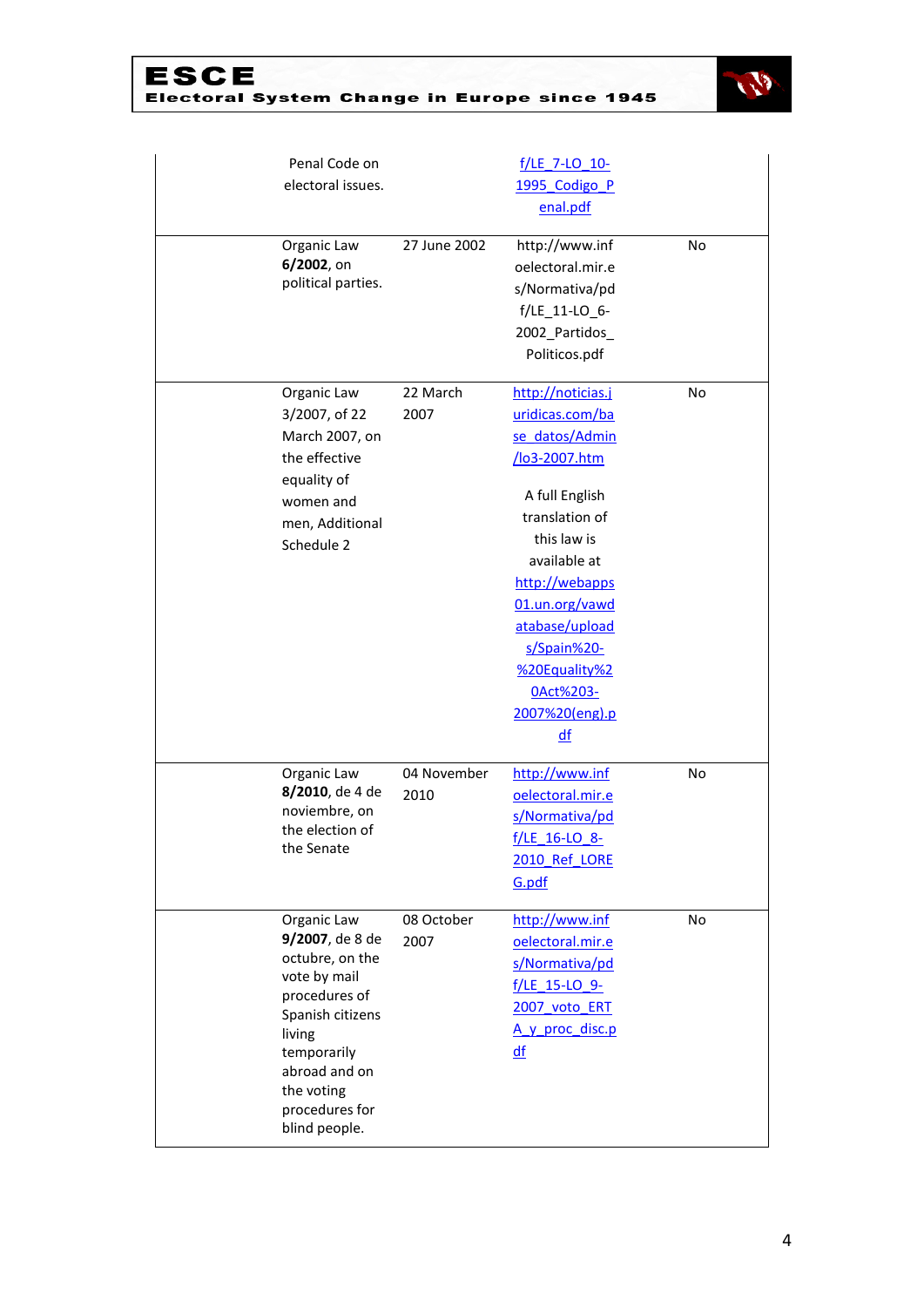

| Organic Law   | 28 January | http://www.inf   | <b>No</b>      |
|---------------|------------|------------------|----------------|
| 2/2011, of 28 | 2011       | oelectoral.mir.e |                |
| January 2011  |            | s/Normativa/pd   |                |
|               |            | $f/LE$ 17-       |                |
|               |            | Ref LOREG ley    |                |
|               |            | 2-2011.pdf       |                |
|               |            |                  |                |
|               |            |                  |                |
| Organic Law   | 28 January | http://www.inf   | N <sub>o</sub> |
| 3/2011, of 28 | 2011       | oelectoral.mir.e |                |
| January 2011  |            | s/Normativa/pd   |                |
|               |            | $f/LE$ 18-       |                |
|               |            | Ref LOREG ley    |                |
|               |            | 3-2011.pdf       |                |

**Note: Electoral laws and amendments concerning European Parliament elections and municipal elections are not included in this summary.**

# **Section 3: Details of previous electoral systems and electoral system changes.**

#### *3.1 The 1977 Electoral System*

The new electoral law for democratizing Spain was enacted by a Royal Decree on 18 March 1977 (Law 20/1977, on Electoral Norms); building on the Law for Political Reform that was passed by referendum in December 1976.

*Assembly size*. This established a lower house (Congress of Deputies) of 350 members as well as an upper house (Senate) of 207 members.

*Districts and district magnitude*. The districts set out by the decree (Article 19) are summarized in Table 1. These districts are in all cases based on provinces (as well as the cities of Ceuta and Melilla). As is clear, there is great variation in district magnitude and the smallest districts are too small to allow anything approaching proportionality for all parties. The mean district magnitude is 6.7, but this is heavily skewed by the two very large districts (Madrid and Barcelona); the median district magnitude is 5. It should also be noted that the smaller provinces are significantly over-represented: each province was first allocated two seats; remaining seats were then allocated to provinces in proportion to population.

*Nature of votes that can be cast*. Voters voted for a single, closed party list.

*Party threshold*. A district level 3% threshold was established.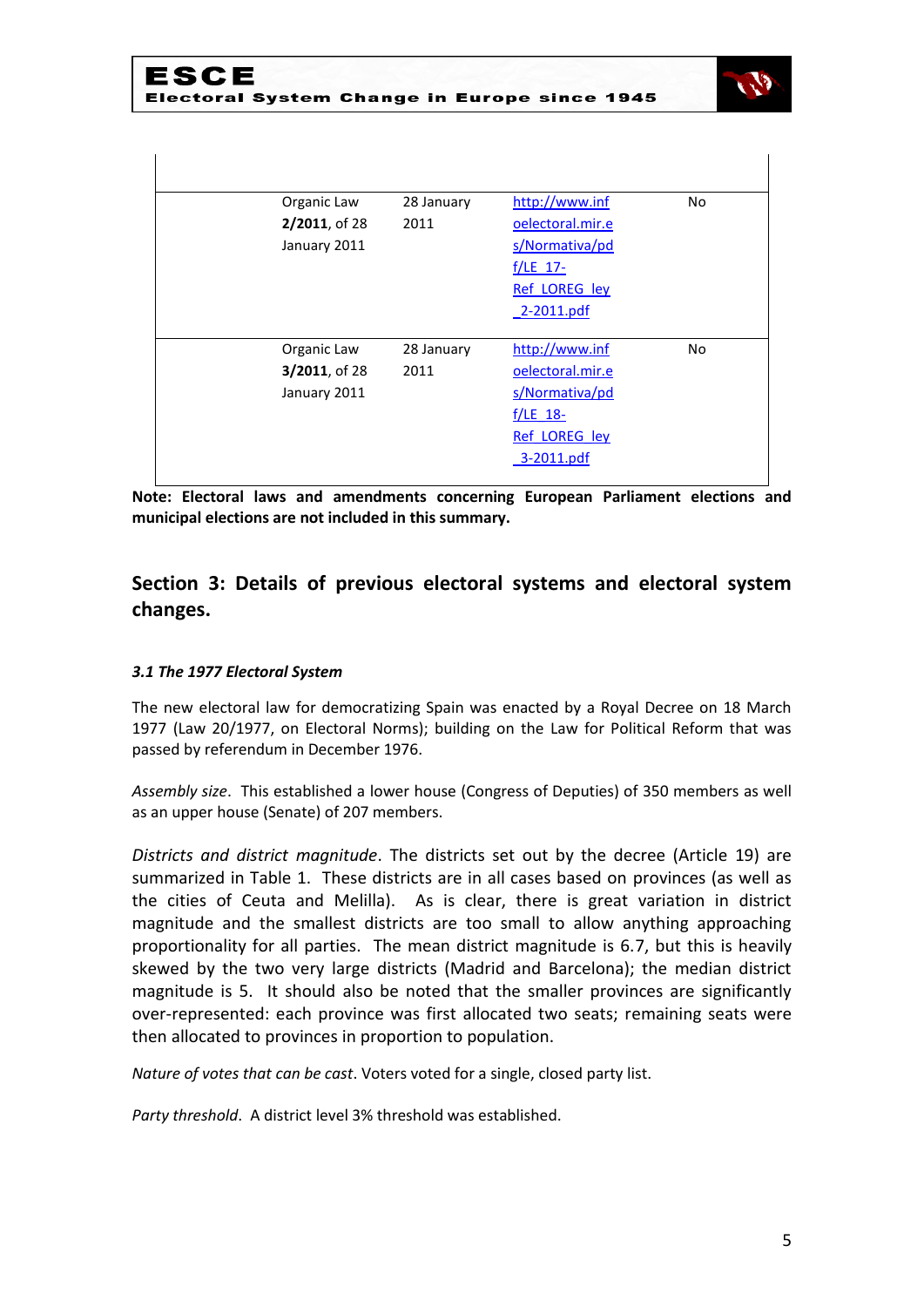

*Allocation of seats to parties at the lower tier*. The electoral system for the Congress of Deputies is one of straightforward closed-list single-tier proportional representation using the d'Hondt formula (Article 20). Seats are allocated entirely within districts.

| <b>Electoral district</b> | <b>District magnitude</b> |
|---------------------------|---------------------------|
| Ceuta                     | $\mathbf{1}$              |
| Melilla                   | $\mathbf{1}$              |
| Soria                     | 3                         |
| Guadalajara               | 3                         |
| Segovia                   | 3                         |
| Terual                    | 3                         |
| Palencia                  | 3                         |
| Ávila                     | 3                         |
| Huesca                    | 3                         |
| Cuenca                    | 4                         |
| Zamora                    | 4                         |
| Álava                     | 4                         |
| Logroño                   | 4                         |
| Albacete                  | 4                         |
| Lérida                    | 4                         |
| <b>Burgos</b>             | 4                         |
| Salamanca                 | 4                         |
| Almería                   | 5                         |
| Huelva                    | 5                         |
| Castellón                 | 5                         |
| Lugo                      | 5                         |
| Cáceres                   | 5                         |
| Orense                    | 5                         |
| Gerona                    | 5                         |
| Valladolid                | 5                         |
| Toledo                    | 5                         |
| Tarragona                 | 5                         |
| <b>Ciudad Real</b>        | 5                         |
| Navarra                   | 5                         |
| Santander                 | 5                         |
| León                      | 6                         |
| <b>Baleares</b>           | 6                         |
| Las Plamas                | 6                         |
|                           | 7                         |
| Badajoz<br>Jaén           | 7                         |
| Santa Cruz de Tenerife    | 7                         |
|                           | 7                         |
| Guipúzcoa                 | 7                         |
| Córdoba<br>Granada        |                           |
|                           | $\overline{7}$            |
| Zaragoza                  | 8                         |

Table 2: Allocation of seats at district level in 1977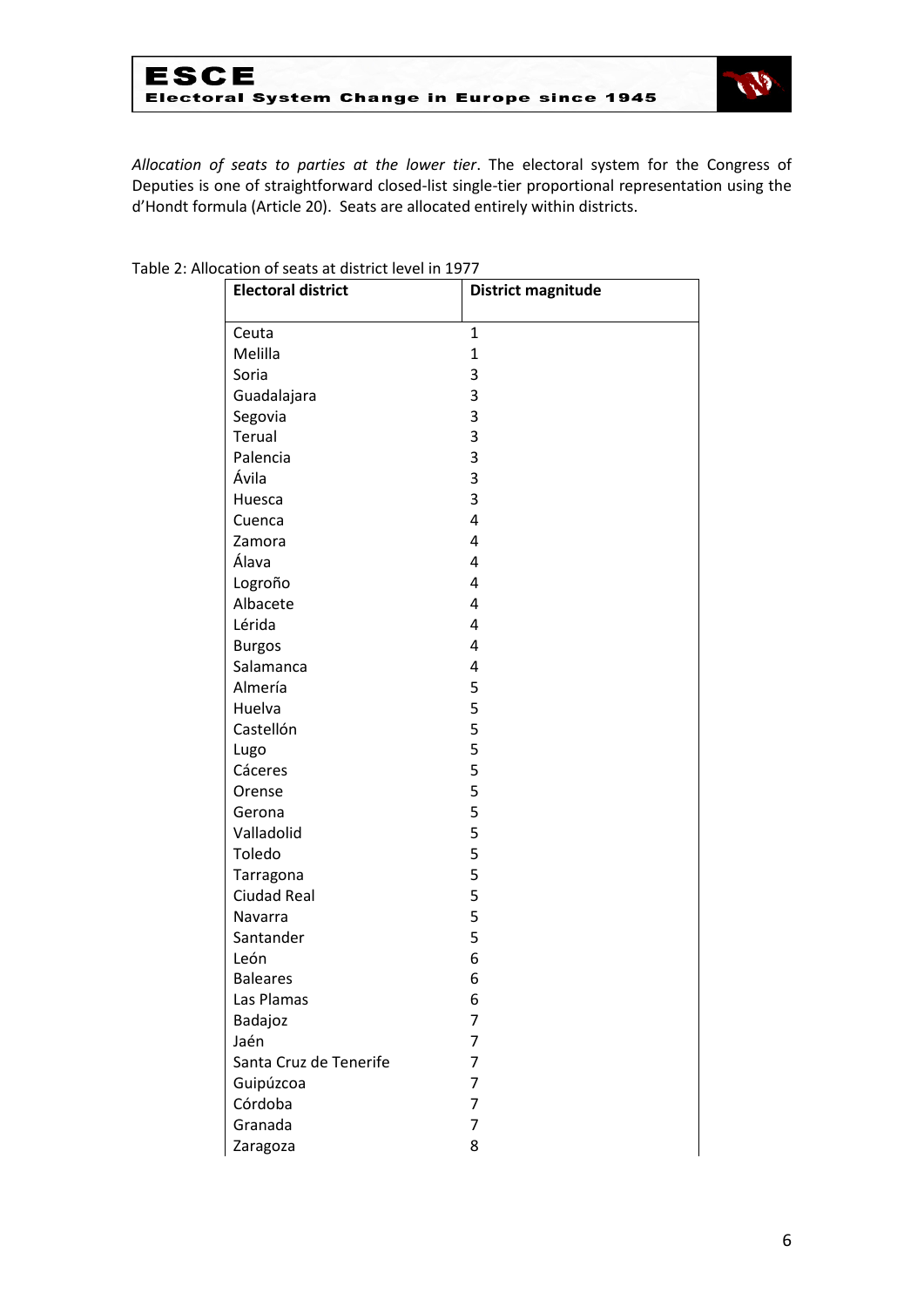

| Pontevedra | 8  |
|------------|----|
| Murcia     | 8  |
| Málaga     | 8  |
| Cádiz      | 8  |
| Alicante   | 9  |
| La Coruña  | 9  |
| Oviedo     | 10 |
| Vizcaya    | 10 |
| Sevilla    | 12 |
| Valencia   | 15 |
| Madrid     | 32 |
| Barcelona  | 33 |

#### Table 3: Districts in the Spanish Electoral System of 1977

| Number of seats in district | <b>Number of such districts</b> | <b>Number of deputies</b><br>elected in all these<br>districts combined |
|-----------------------------|---------------------------------|-------------------------------------------------------------------------|
| $\mathbf 1$                 | $\overline{2}$                  | $\overline{2}$                                                          |
| 3                           | 7                               | 21                                                                      |
| 4                           | 8                               | 32                                                                      |
| 5                           | 13                              | 65                                                                      |
| 6                           | 3                               | 18                                                                      |
| 7                           | 6                               | 42                                                                      |
| 8                           | 5                               | 40                                                                      |
| 9                           | 2                               | 18                                                                      |
| 10                          | 2                               | 20                                                                      |
| 12                          | 1                               | 12                                                                      |
| 15                          | 1                               | 15                                                                      |
| 32                          | 1                               | 32                                                                      |
| 33                          | 1                               | 33                                                                      |
| Total                       | 52                              | 350                                                                     |

#### *3.2 The 1978 Constitution*

After the enactment of the Law for Political Reform and the decree regulating the electoral system (Law 20/1977, on Electoral Norms), the general election held on  $15^{th}$  June 1977 convened the *Cortes Constituyentes* (Constituent Assembly). This Assembly enacted a new Constitution for the country on 31 October 1978. It was put to referendum on  $6^{th}$  December 1978 and supported by 88, 54% of the Spanish electorate.

*Assembly size*. Congress consists of a minimum of three hundred and a maximum of four hundred deputies. (Article 68.1)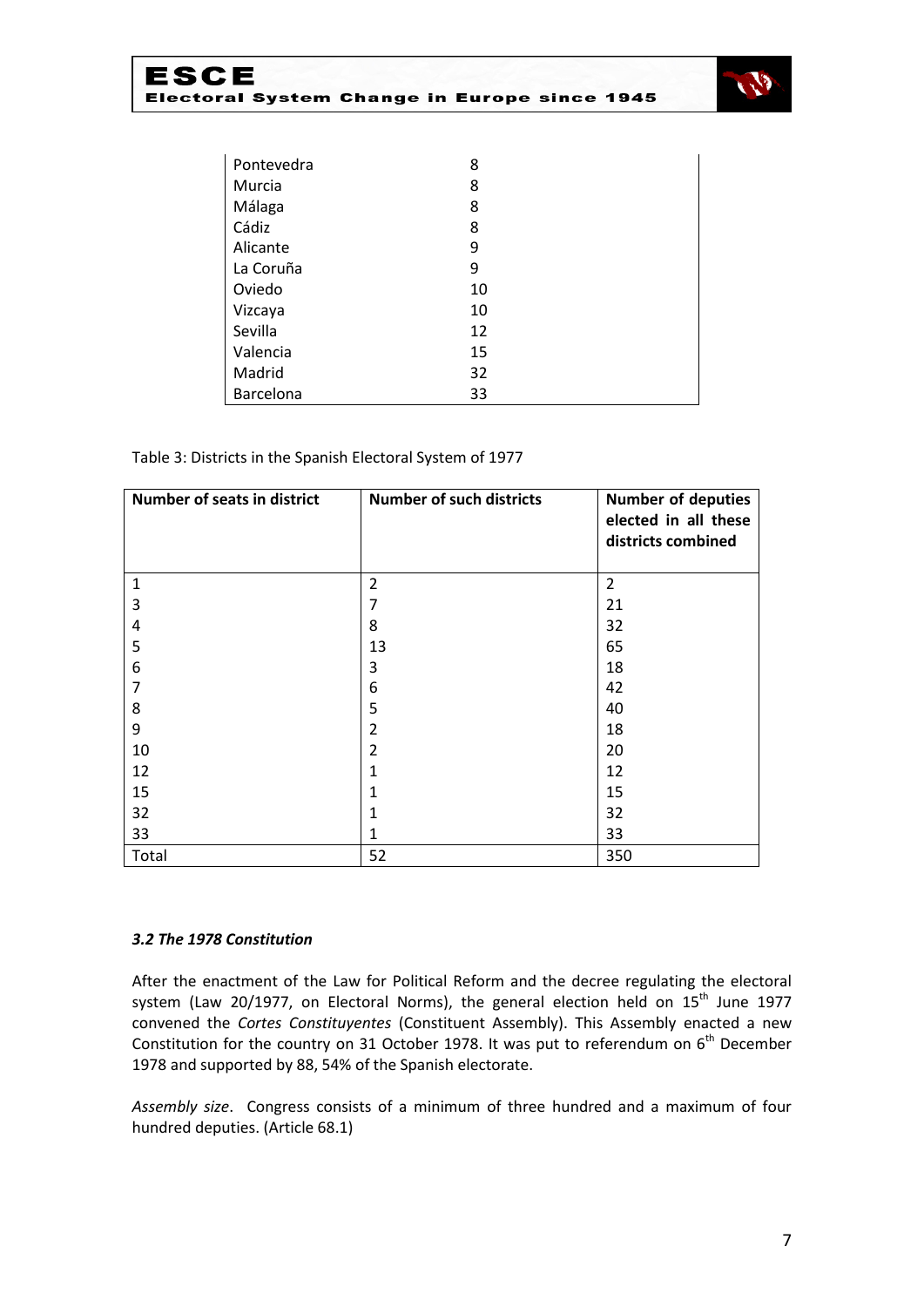## ESCE Electoral System Change in Europe since 1945



*Districts and district magnitude*. The electoral district is the province. The cities of Ceuta and Melilla shall each be represented by a Deputy. The total number of Deputies shall be distributed in accordance with the law, each electoral district being assigned a minimum initial representation (not specified) and the remainder being distributed in proportion to the population. (Article 68.2)

*Nature of votes that can be cast*. It stipulates that proportional representation will be used, but does not specify the particular form this should take. (Article 68.3)

*No other change*

#### *Subsequent Changes*

*No changes counting as significant within the terms of this project have been passed since 1977. Nevertheless, two pieces of legislation deserve note here.*

#### *3.3 The 1985 Electoral Reform.*

This replaced the Royal Decree of 1977, but made no change to the basic substance of the law. It did, however, clarify apportionment procedures (the 1977 decree simply stated the number of seats apportioned to each province).

*Assembly size*. Congress consists of 350 deputies.

*Districts and district magnitude*. According to Article 162 of the 1985 law, Ceuta and Melilla are each assigned one seat. Each of the 50 provinces is initially assigned two seats. Thereafter, the remaining 248 seats are allocated proportionally among the provinces using the Hare quota and largest remainders. The results of these apportionment procedures for the 2008 election are shown in Table 2. The 2008 election was the first in which a province (Soria) received no seats in addition to the two that it received by right. Overall, however, the figures are not very different from those in 1977: the number of districts and the mean and median district magnitude remain unchanged.

*No other change*

| <b>Number of seats in district</b> | <b>Number of such districts</b> | Number of deputies elected      |
|------------------------------------|---------------------------------|---------------------------------|
|                                    |                                 | districts<br>all<br>these<br>in |
|                                    |                                 | combined                        |
|                                    | 2                               |                                 |
|                                    |                                 |                                 |
| 3                                  | 8                               | 24                              |
| 4                                  | 9                               | 36                              |
| 5                                  |                                 | 35                              |
| 6                                  | 8                               | 48                              |
|                                    | 4                               | 28                              |

#### Table 4: Allocation of seats at district level in Districts in the Spanish Election of 2008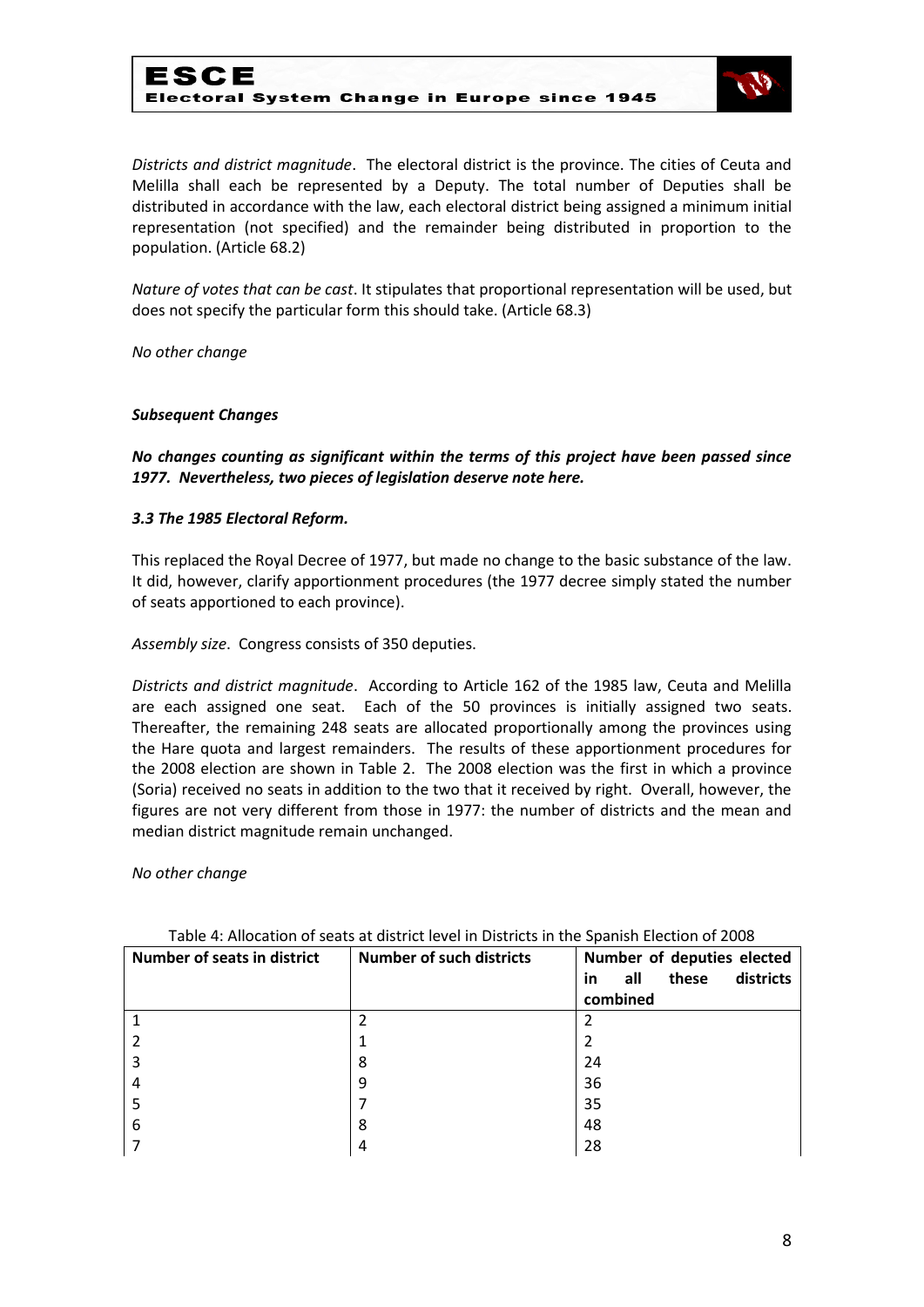| ヒゝしヒ  | <b>Electoral System Change in Europe since 1945</b> |     |  |
|-------|-----------------------------------------------------|-----|--|
|       |                                                     |     |  |
| 8     | 5                                                   | 40  |  |
| 9     | 1                                                   | 9   |  |
| 10    | 2                                                   | 20  |  |
| 12    | 2                                                   | 24  |  |
| 16    |                                                     | 16  |  |
| 31    |                                                     | 31  |  |
| 35    |                                                     | 35  |  |
| Total | 52                                                  | 350 |  |

#### *3.4 The 2007 Electoral Reform*

The second noteworthy law is the Law on the Equality of Women and Men, which inserted a new Article 44bis in the 1985 electoral law requiring that at least 40 per cent of the candidates on a party's list should be women and 40 per cent men, and that this same proportion should be achieved in each block of five candidates within the list (\*). In small districts, where lists contain fewer than five names, the numbers should come as close as possible to equality (Organic Law 3/2007, of 22 March 2007, on the effective equality of women and men, Additional Schedule 2).

*No other change*

### **Appendix**

| <b>Electoral district</b> | District magnitude |
|---------------------------|--------------------|
|                           |                    |
| Alava                     | 4                  |
| Albacete                  | 4                  |
| Alicante                  | 9                  |
| Almeria                   | 5                  |
| Avila                     | 3                  |
| Badajoz                   | 7                  |
| <b>Baleares</b>           | 6                  |
| Barcelona                 | 33                 |
| <b>Burgos</b>             | 4                  |
| Caceres                   | 5                  |
| Cadiz                     | 8                  |
| Castellon                 | 5                  |
| Ciudad_Real               | 5                  |
| Cordoba                   | 7                  |
| Coruna                    | 9                  |
| Cuenca                    | 4                  |

#### Table 6: Allocation of seats at district level in 1979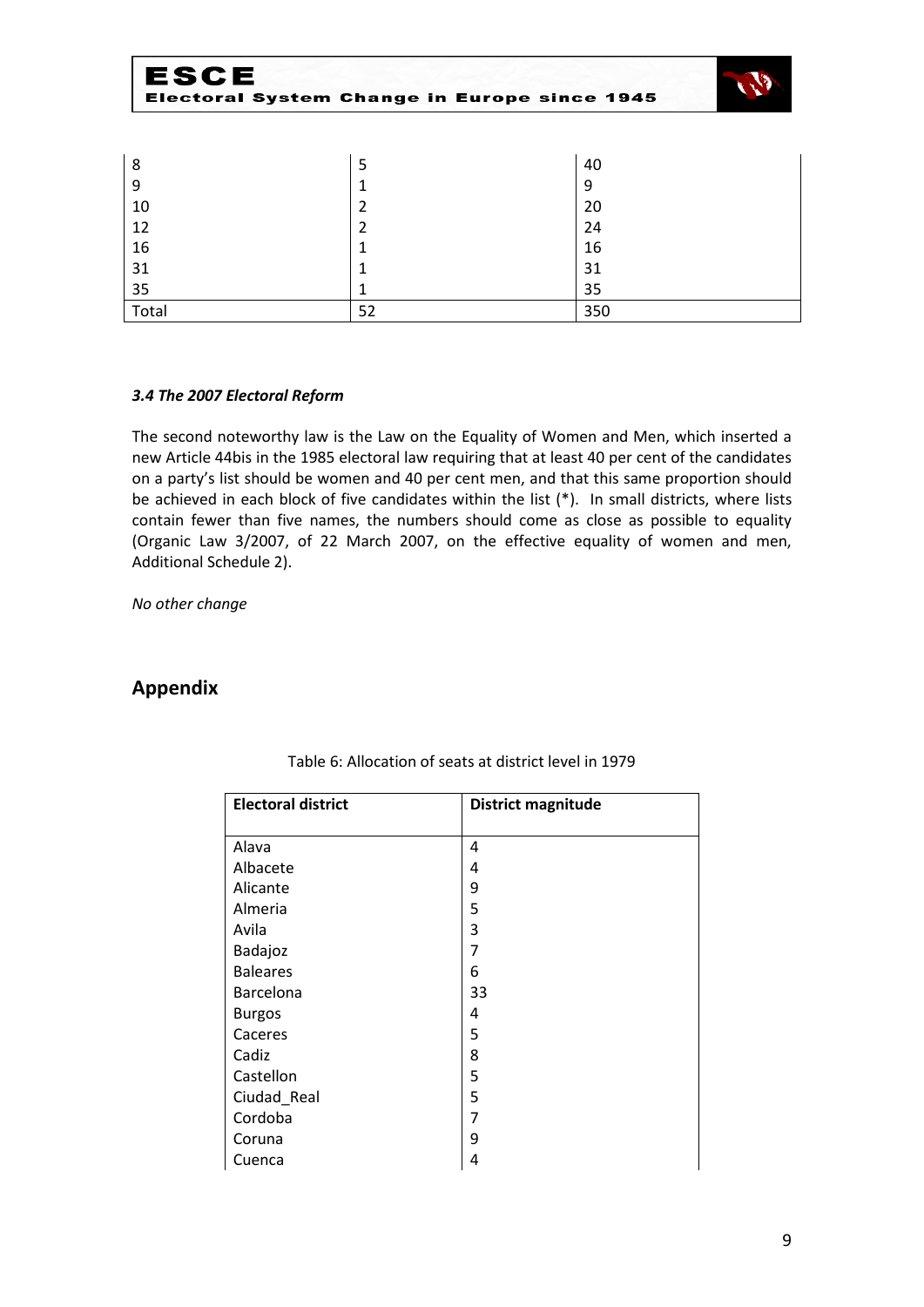

| Gerona                | 5                       |
|-----------------------|-------------------------|
| Granada               | $\overline{7}$          |
| Guadalajara           | 3                       |
| Guipuzcoa             | $\overline{7}$          |
| Huelva                | 5                       |
| Huesca                | 3                       |
| Jaen                  | $\overline{7}$          |
| Leon                  | 6                       |
| Lerida                | 4                       |
| La_Rioja              | 4                       |
| Lugo                  | 5                       |
| Madrid                | 32                      |
| Malaga                | 8                       |
| Murcia                | 8                       |
| Navarra               | 5                       |
| Orense                | 5                       |
| Asturias              | 10                      |
| Palencia              | 3                       |
| Las_Palmas            | 6                       |
| Pontevedra            | 8                       |
| Salamanca             | 4                       |
| Sta._Cruz_de_Tenerife | $\overline{7}$          |
| Cantabria             | 5                       |
| Segovia               | $\overline{3}$          |
| Sevilla               | 12                      |
| Soria                 | 3                       |
| Tarragona             | 5                       |
| Teruel                | $\overline{\mathbf{3}}$ |
| Toledo                | 5                       |
| Valencia              | 15                      |
| Valladolid            | 5                       |
| Vizcaya               | 10                      |
| Zamora                | 4                       |
| Zaragoza              | 8                       |
| Ceuta                 | $\mathbf{1}$            |
| Melilla               | $\overline{1}$          |

#### Table 7: Allocation of seats at district level in 1982

| <b>Electoral district</b> | <b>District magnitude</b> |
|---------------------------|---------------------------|
|                           |                           |
| Alava                     | 4                         |
| Albacete                  | 4                         |
| Alicante                  | 9                         |
| Almeria                   | 5                         |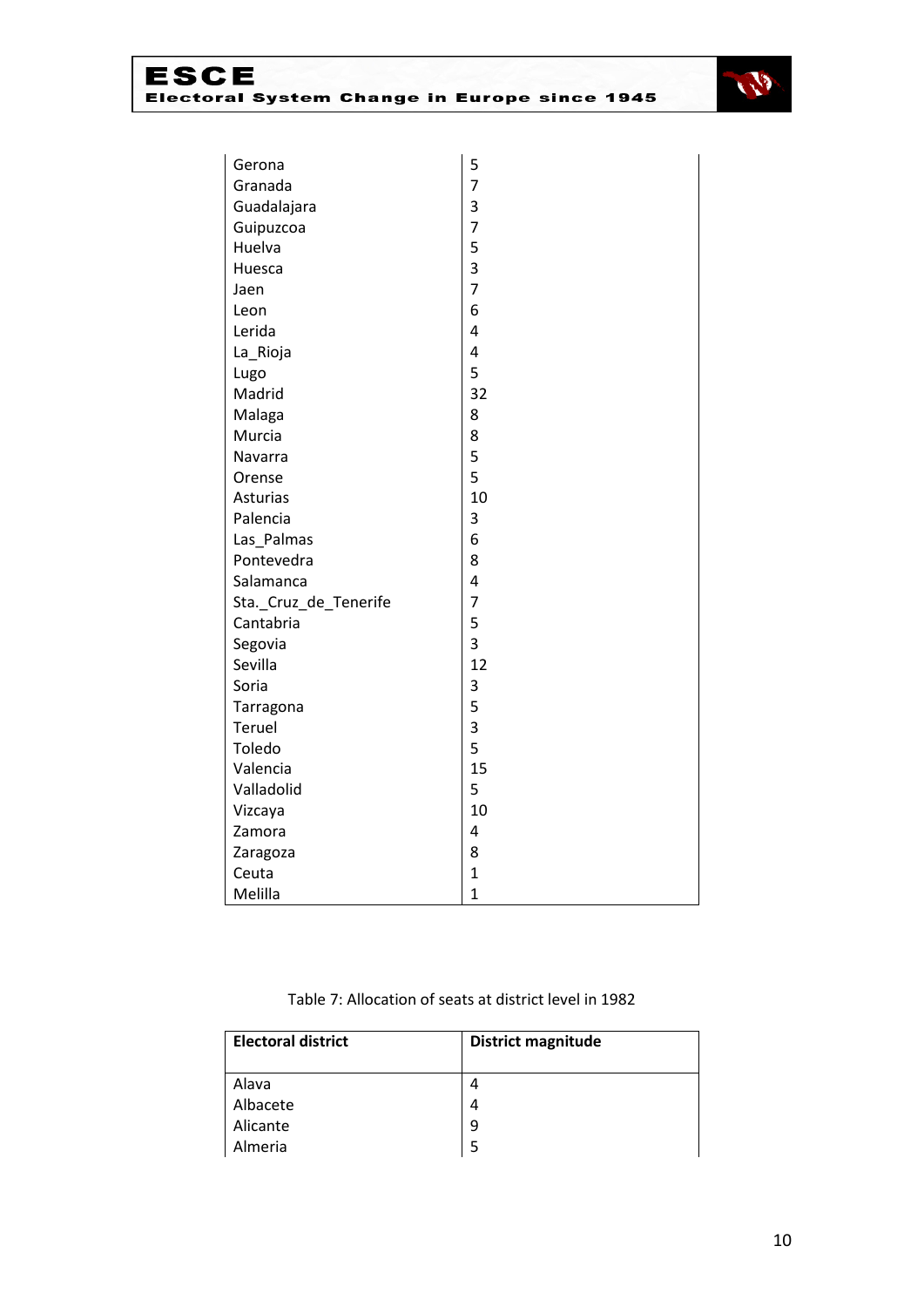

| Avila                 | 3                       |
|-----------------------|-------------------------|
| Badajoz               | 7                       |
| <b>Baleares</b>       | 6                       |
| Barcelona             | 33                      |
| <b>Burgos</b>         | $\overline{\mathbf{r}}$ |
| Caceres               | 5                       |
| Cadiz                 | 8                       |
| Castellon             | 5                       |
| Ciudad_Real           | 5                       |
| Cordoba               | $\overline{7}$          |
| Coruna                | 9                       |
| Cuenca                | 4                       |
| Gerona                | 5                       |
| Granada               | $\overline{7}$          |
| Guadalajara           | 3                       |
| Guipuzcoa             | $\overline{7}$          |
| Huelva                | 5                       |
| Huesca                | 3                       |
| Jaen                  | 7                       |
| Leon                  | 6                       |
| Lerida                | 4                       |
| La_Rioja              | 4                       |
| Lugo                  | 5                       |
| Madrid                | 32                      |
| Malaga                | 8                       |
| Murcia                | 8                       |
| Navarra               | 5                       |
| Orense                | 5                       |
| Asturias              | 10                      |
| Palencia              | 3                       |
| Las_Palmas            | 6                       |
| Pontevedra            | 8                       |
| Salamanca             | 4                       |
| Sta._Cruz_de_Tenerife | 7                       |
| Cantabria             | 5                       |
| Segovia               | 3                       |
| Sevilla               | 12                      |
| Soria                 | 3                       |
| Tarragona             | 5                       |
| Teruel                | 3                       |
| Toledo                | 5                       |
| Valencia              | 15                      |
| Valladolid            | 5                       |
| Vizcaya               | 10                      |
| Zamora                | 4                       |
| Zaragoza              | 8                       |
| Ceuta                 | $\mathbf{1}$            |
| Melilla               | $\mathbf{1}$            |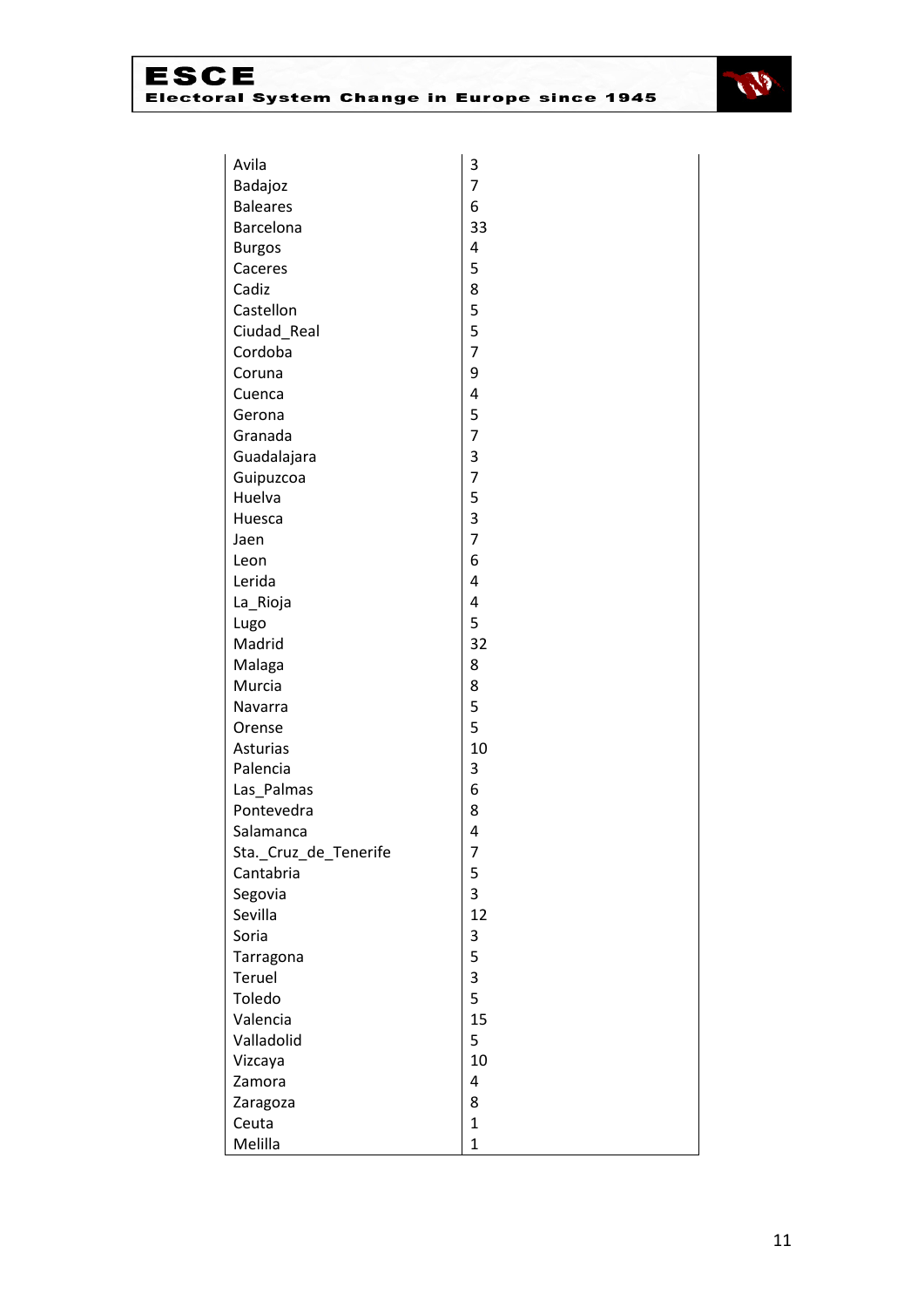



| <b>Electoral district</b> | District magnitude |
|---------------------------|--------------------|
|                           |                    |
| Alava                     | 4                  |
| Albacete                  | 4                  |
| Alicante                  | 10                 |
| Almeria                   | 5                  |
| Avila                     | 3                  |
| Badajoz                   | 6                  |
| <b>Baleares</b>           | 6                  |
| Barcelona                 | 33                 |
| <b>Burgos</b>             | 4                  |
| Caceres                   | 5                  |
| Cadiz                     | 9                  |
| Castellon                 | 5                  |
| Ciudad_Real               | 5                  |
| Cordoba                   | $\overline{7}$     |
| Coruna                    | 9                  |
| Cuenca                    | 3                  |
| Gerona                    | 5                  |
| Granada                   | $\overline{7}$     |
| Guadalajara               | 3                  |
| Guipuzcoa                 | $\overline{7}$     |
| Huelva                    | 5                  |
| Huesca                    | 3                  |
| Jaen                      | 6                  |
| Leon                      | 5                  |
| Lerida                    | $\overline{4}$     |
| La_Rioja                  | $\overline{4}$     |
| Lugo                      | 5                  |
| Madrid                    | 33                 |
| Malaga                    | 9                  |
| Murcia                    | 8                  |
| Navarra                   | 5                  |
| Orense                    | 5                  |
| Asturias                  | 9                  |
| Palencia                  | 3                  |
| Las_Palmas                | $\overline{7}$     |
| Pontevedra                | 8                  |
| Salamanca                 | 4                  |
| Sta._Cruz_de_Tenerife     | 6                  |
| Cantabria                 | 5                  |
| Segovia                   | 3                  |
| Sevilla                   | 12                 |
| Soria                     | 3                  |

Table 8: Allocation of seats at district level in 1986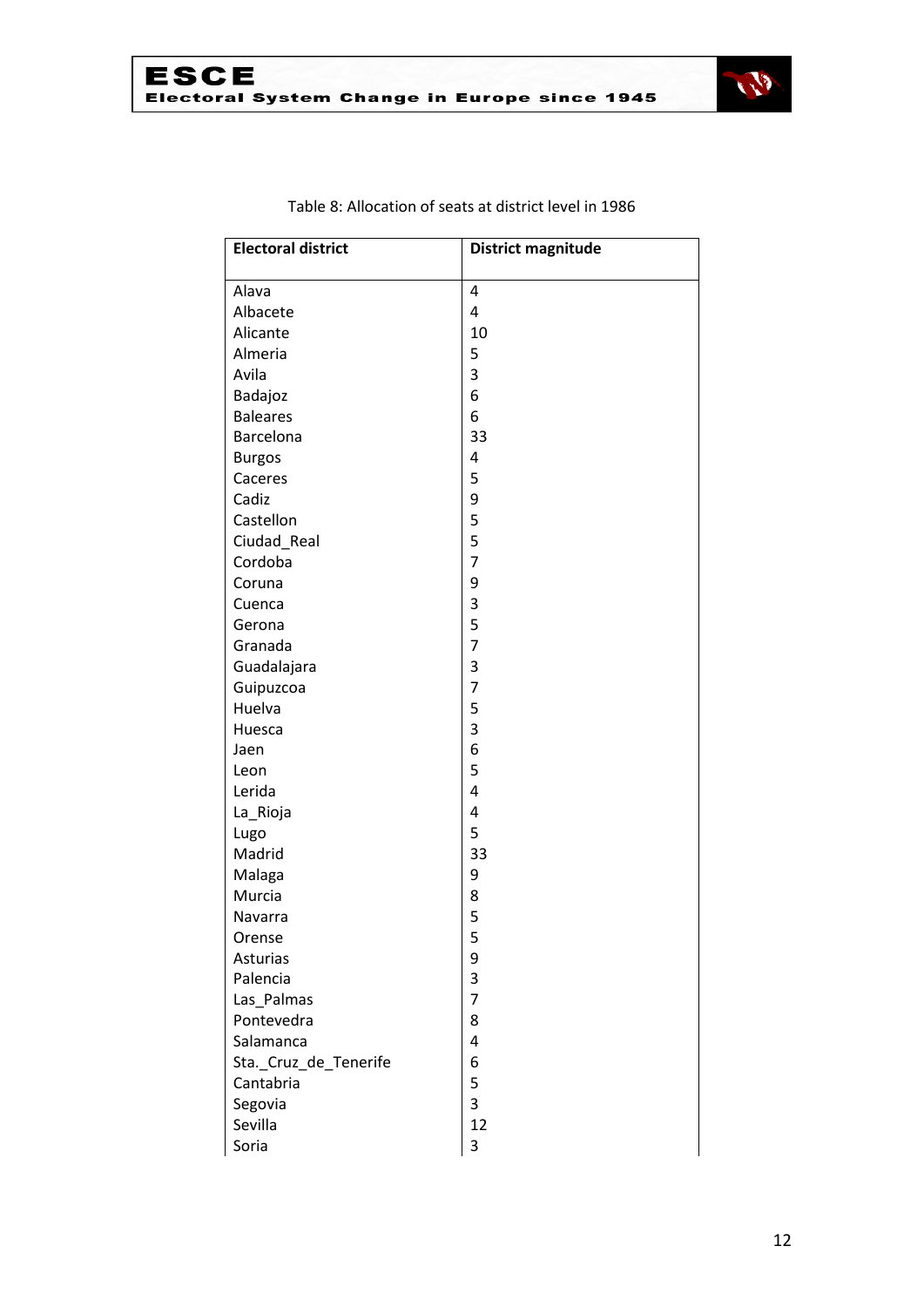

| Tarragona  | 5            |
|------------|--------------|
| Teruel     | 3            |
| Toledo     | 5            |
| Valencia   | 16           |
| Valladolid | 5            |
| Vizcaya    | 10           |
| Zamora     | 4            |
| Zaragoza   | 8            |
| Ceuta      | $\mathbf{1}$ |
| Melilla    | 1            |

#### Table 9: Allocation of seats at district level in 1989

| <b>Electoral district</b> | <b>District magnitude</b> |
|---------------------------|---------------------------|
|                           |                           |
| Alava                     | 4                         |
| Albacete                  | 4                         |
| Alicante                  | 10                        |
| Almeria                   | 5                         |
| Avila                     | 3                         |
| Badajoz                   | 6                         |
| <b>Baleares</b>           | 6                         |
| Barcelona                 | 32                        |
| <b>Burgos</b>             | 4                         |
| Caceres                   | 5                         |
| Cadiz                     | 9                         |
| Castellon                 | 5                         |
| Ciudad_Real               | 5                         |
| Cordoba                   | $\overline{7}$            |
| Coruna                    | 9                         |
| Cuenca                    | 3                         |
| Gerona                    | 5                         |
| Granada                   | $\overline{7}$            |
| Guadalajara               | 3                         |
| Guipuzcoa                 | $\overline{7}$            |
| Huelva                    | 5                         |
| Huesca                    | $\overline{3}$            |
| Jaen                      | 6                         |
| Leon                      | 5                         |
| Lerida                    | $\overline{4}$            |
| La_Rioja                  | 4                         |
| Lugo                      | 5                         |
| Madrid                    | 33                        |
| Malaga                    | 10                        |
| Murcia                    | 9                         |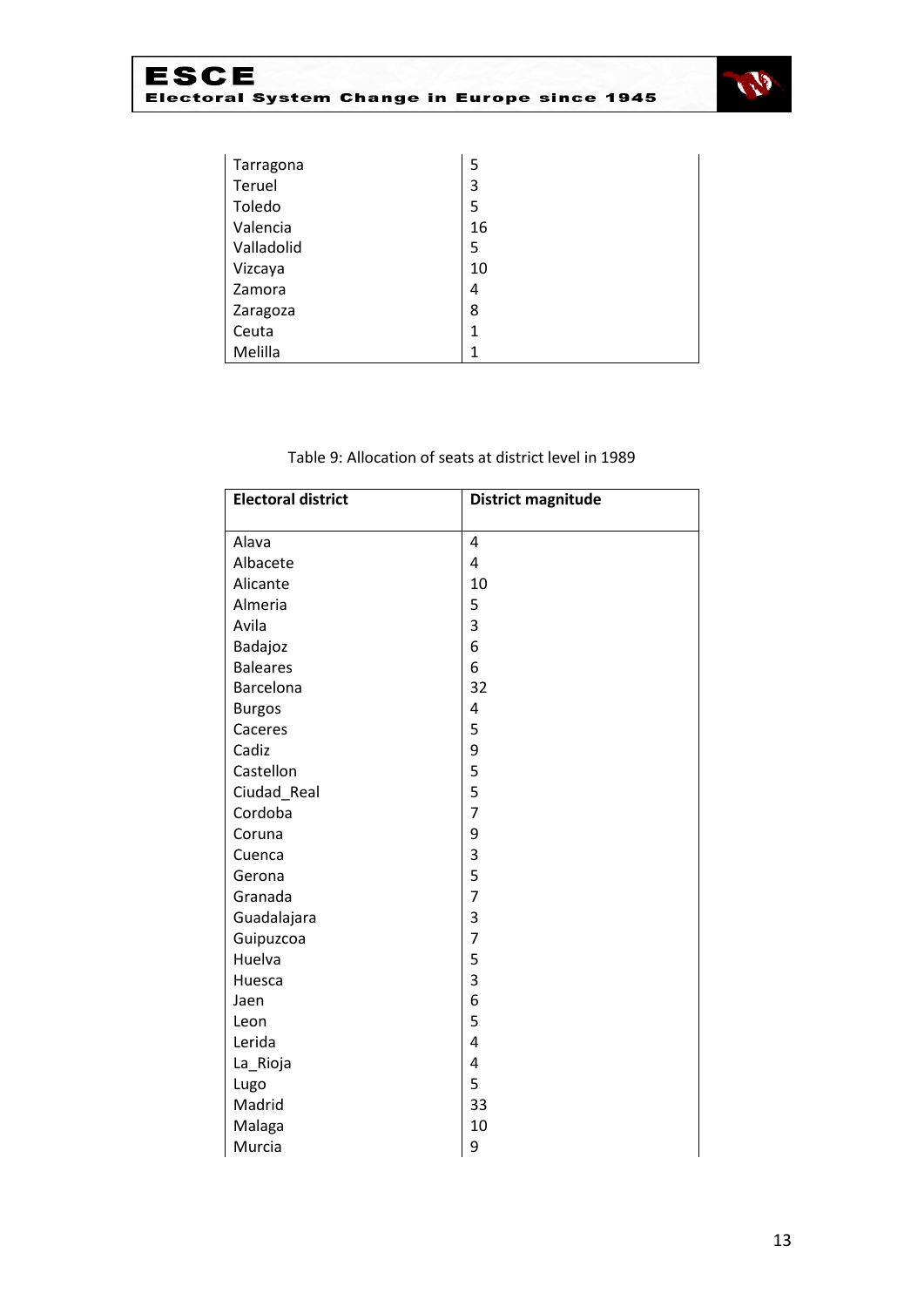

| Navarra               | 5              |
|-----------------------|----------------|
| Orense                | 5              |
| Asturias              | 9              |
| Palencia              | 3              |
| Las_Palmas            | $\overline{7}$ |
| Pontevedra            | 8              |
| Salamanca             | 4              |
| Sta._Cruz_de_Tenerife | 7              |
| Cantabria             | 5              |
| Segovia               | 3              |
| Sevilla               | 12             |
| Soria                 | 3              |
| Tarragona             | 5              |
| Teruel                | 3              |
| Toledo                | 5              |
| Valencia              | 16             |
| Valladolid            | 5              |
| Vizcaya               | 10             |
| Zamora                | 3              |
| Zaragoza              | $\overline{7}$ |
| Ceuta                 | 1              |
| Melilla               | $\mathbf{1}$   |

#### Table 10: Allocation of seats at district level in 1993

| <b>Electoral district</b> | <b>District magnitude</b> |
|---------------------------|---------------------------|
|                           |                           |
| Alava                     | 4                         |
| Albacete                  | 4                         |
| Alicante                  | 10                        |
| Almeria                   | 5                         |
| Avila                     | 3                         |
| Badajoz                   | 6                         |
| <b>Baleares</b>           | 7                         |
| Barcelona                 | 32                        |
| <b>Burgos</b>             | 4                         |
| Caceres                   | 5                         |
| Cadiz                     | 9                         |
| Castellon                 | 5                         |
| Ciudad_Real               | 5                         |
| Cordoba                   | $\overline{7}$            |
| Coruna                    | 9                         |
| Cuenca                    | 3                         |
| Gerona                    | 5                         |
| Granada                   | 7                         |
| Guadalajara               | 3                         |
| Guipuzcoa                 | 6                         |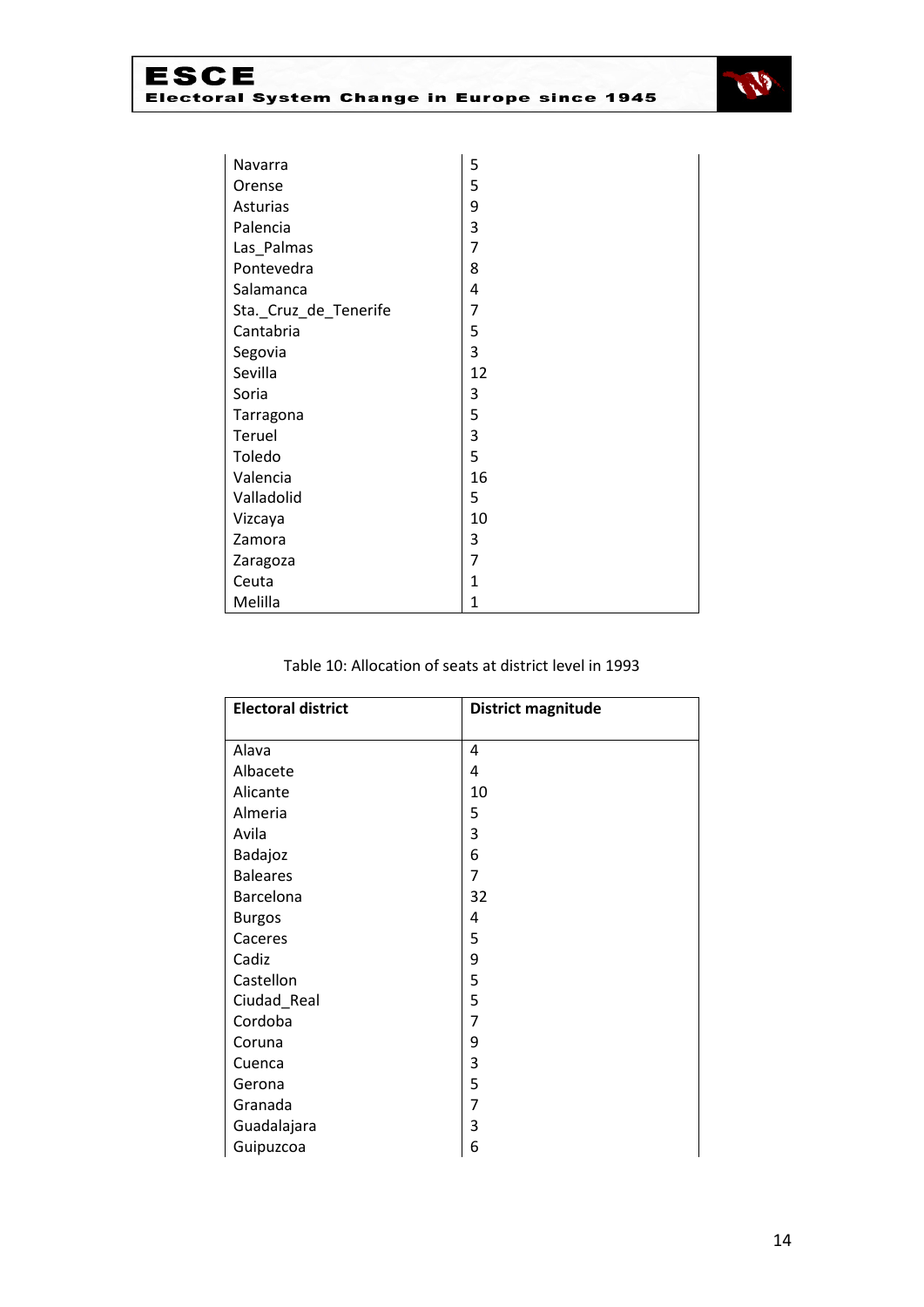

| Huelva                | 5              |
|-----------------------|----------------|
| Huesca                | 3              |
| Jaen                  | 6              |
| Leon                  | 5              |
| Lerida                | 4              |
| La_Rioja              | $\overline{a}$ |
| Lugo                  | 5              |
| Madrid                | 34             |
| Malaga                | 10             |
| Murcia                | 9              |
| Navarra               | 5              |
| Orense                | 4              |
| Asturias              | 9              |
| Palencia              | 3              |
| Las_Palmas            | $\overline{7}$ |
| Pontevedra            | 8              |
| Salamanca             | $\overline{a}$ |
| Sta._Cruz_de_Tenerife | $\overline{7}$ |
| Cantabria             | 5              |
| Segovia               | 3              |
| Sevilla               | 12             |
| Soria                 | 3              |
| Tarragona             | 6              |
| Teruel                | 3              |
| Toledo                | 5              |
| Valencia              | 16             |
| Valladolid            | 5              |
| Vizcaya               | 9              |
| Zamora                | 3              |
| Zaragoza              | $\overline{7}$ |
| Ceuta                 | $\overline{1}$ |
| Melilla               | $\overline{1}$ |

#### Table 11: Allocation of seats at district level in 1996

| <b>Electoral district</b> | District magnitude |
|---------------------------|--------------------|
|                           |                    |
| Alava                     | 4                  |
| Albacete                  | 4                  |
| Alicante                  | 11                 |
| Almeria                   | 5                  |
| Avila                     | 3                  |
| Badajoz                   | 6                  |
| <b>Baleares</b>           | 7                  |
| Barcelona                 | 31                 |
| <b>Burgos</b>             | 4                  |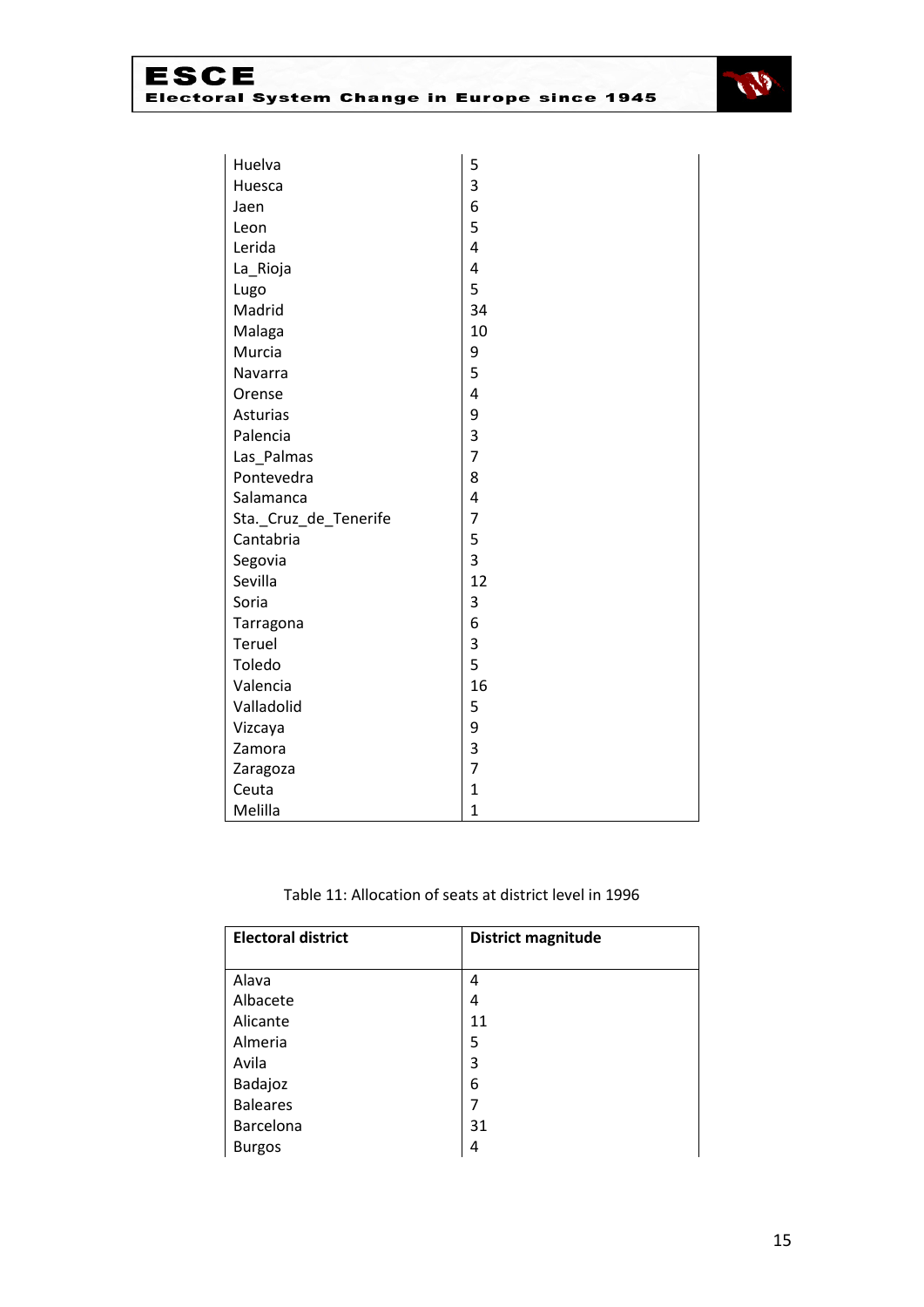

| Caceres               | 5                       |
|-----------------------|-------------------------|
| Cadiz                 | 9                       |
| Castellon             | 5                       |
| Ciudad_Real           | 5                       |
| Cordoba               | $\overline{7}$          |
| Coruna                | 9                       |
| Cuenca                | 3                       |
| Gerona                | 5                       |
| Granada               | $\overline{7}$          |
| Guadalajara           | 3                       |
| Guipuzcoa             | 6                       |
| Huelva                | 5                       |
| Huesca                | 3                       |
| Jaen                  | 6                       |
| Leon                  | 5                       |
| Lerida                | 4                       |
| La_Rioja              | $\overline{a}$          |
| Lugo                  | $\overline{4}$          |
| Madrid                | 34                      |
| Malaga                | 10                      |
| Murcia                | 9                       |
| Navarra               | 5                       |
| Orense                | $\overline{a}$          |
| Asturias              | 9                       |
| Palencia              | 3                       |
| Las_Palmas            | $\overline{7}$          |
| Pontevedra            | 8                       |
| Salamanca             | $\overline{a}$          |
| Sta._Cruz_de_Tenerife | $\overline{7}$          |
| Cantabria             | 5                       |
| Segovia               | 3                       |
| Sevilla               | 13                      |
| Soria                 | 3                       |
| Tarragona             | 6                       |
| Teruel                | 3                       |
| Toledo                | 5                       |
| Valencia              | 16                      |
| Valladolid            | 5                       |
| Vizcaya               | 9                       |
| Zamora                | $\overline{\mathbf{3}}$ |
| Zaragoza              | $\overline{7}$          |
| Ceuta                 | $\mathbf{1}$            |
| Melilla               | $\overline{1}$          |

#### Table 12: Allocation of seats at district level in 2000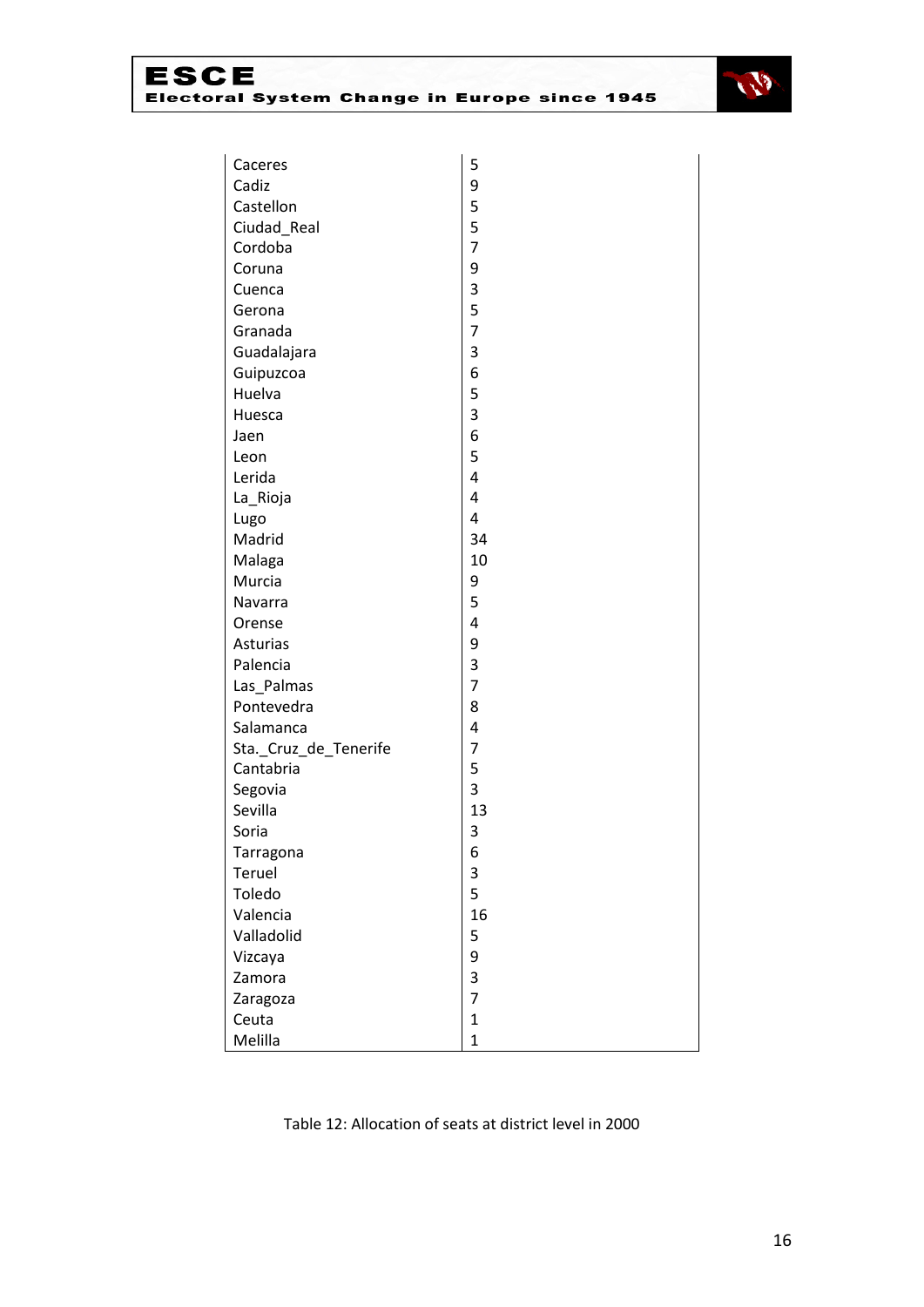

| <b>Electoral district</b> | <b>District magnitude</b> |
|---------------------------|---------------------------|
| Alava                     | 4                         |
| Albacete                  | 4                         |
| Alicante                  | 11                        |
| Almeria                   | 5                         |
| Avila                     | 3                         |
| Badajoz                   | 6                         |
| <b>Baleares</b>           | $\overline{7}$            |
| Barcelona                 | 31                        |
| <b>Burgos</b>             | 4                         |
| Caceres                   | 5                         |
| Cadiz                     | 9                         |
| Castellon                 | 5                         |
| Ciudad_Real               | 5                         |
| Cordoba                   | $\overline{7}$            |
| Coruna                    | 9                         |
| Cuenca                    | 3                         |
| Gerona                    | 5                         |
| Granada                   | $\overline{7}$            |
| Guadalajara               | 3                         |
| Guipuzcoa                 | 6                         |
| Huelva                    | 5                         |
| Huesca                    | 3                         |
| Jaen                      | 6                         |
| Leon                      | 5                         |
| Lerida                    | 4                         |
| La_Rioja                  | 4                         |
| Lugo                      | 4                         |
| Madrid                    | 34                        |
| Malaga                    | 10                        |
| Murcia                    | 9                         |
| Navarra                   | 5                         |
| Orense                    | 4                         |
| Asturias                  | 9                         |
| Palencia                  | 3                         |
| Las_Palmas                | $\overline{7}$            |
| Pontevedra                | 8                         |
| Salamanca                 | 4                         |
| Sta. Cruz de Tenerife     | $\overline{7}$            |
| Cantabria                 | 5                         |
| Segovia                   | $\overline{3}$            |
| Sevilla                   | 13                        |
| Soria                     | 3                         |
| Tarragona                 | 6                         |
| Teruel                    | 3                         |
| Toledo                    | 5                         |
| Valencia                  | 16                        |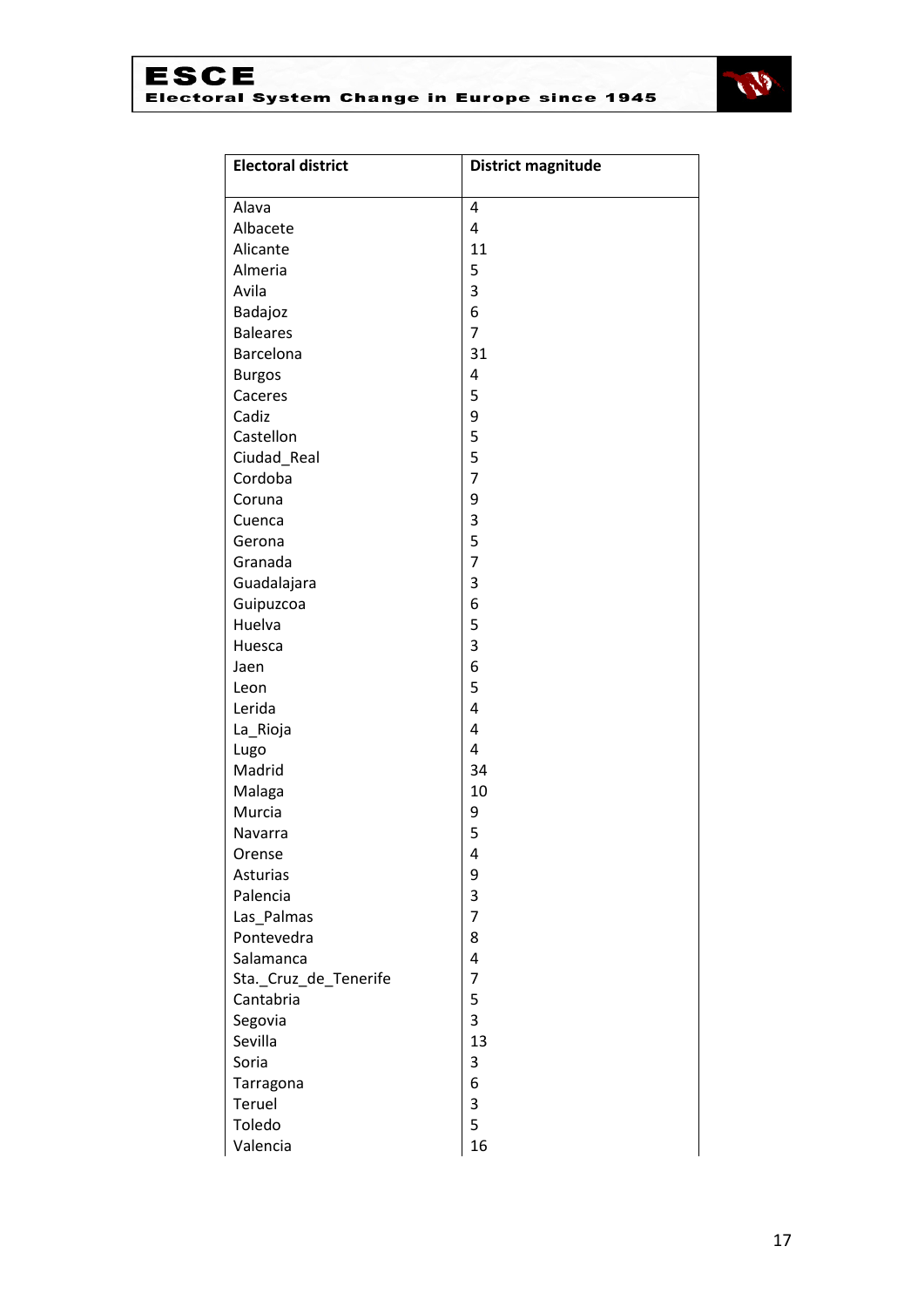

| Valladolid | 5           |
|------------|-------------|
| Vizcaya    | 9           |
| Zamora     | 3           |
| Zaragoza   |             |
| Ceuta      | $\mathbf 1$ |
| Melilla    | 1           |

| <b>Electoral district</b> | <b>District magnitude</b> |
|---------------------------|---------------------------|
|                           |                           |
| Alava                     | $\overline{4}$            |
| Albacete                  | 4                         |
| Alicante                  | 11                        |
| Almeria                   | 5                         |
| Avila                     | 3                         |
| Badajoz                   | 6                         |
| <b>Baleares</b>           | 8                         |
| Barcelona                 | 31                        |
| <b>Burgos</b>             | 4                         |
| Caceres                   | 4                         |
| Cadiz                     | 9                         |
| Castellon                 | 5                         |
| Ciudad_Real               | 5                         |
| Cordoba                   | $\overline{7}$            |
| Coruna                    | 9                         |
| Cuenca                    | 3                         |
| Gerona                    | 6                         |
| Granada                   | $\overline{7}$            |
| Guadalajara               | 3                         |
| Guipuzcoa                 | 6                         |
| Huelva                    | 5                         |
| Huesca                    | 3                         |
| Jaen                      | 6                         |
| Leon                      | 5                         |
| Lerida                    | 4                         |
| La_Rioja                  | 4                         |
| Lugo                      | $\overline{\mathbf{4}}$   |
| Madrid                    | 35                        |
| Malaga                    | 10                        |
| Murcia                    | 9                         |
| Navarra                   | 5                         |
| Orense                    | 4                         |
| Asturias                  | 8                         |
| Palencia                  | 3                         |
| Las_Palmas                | 8                         |
| Pontevedra                | $\overline{7}$            |

#### Table 13: Allocation of seats at district level in 2004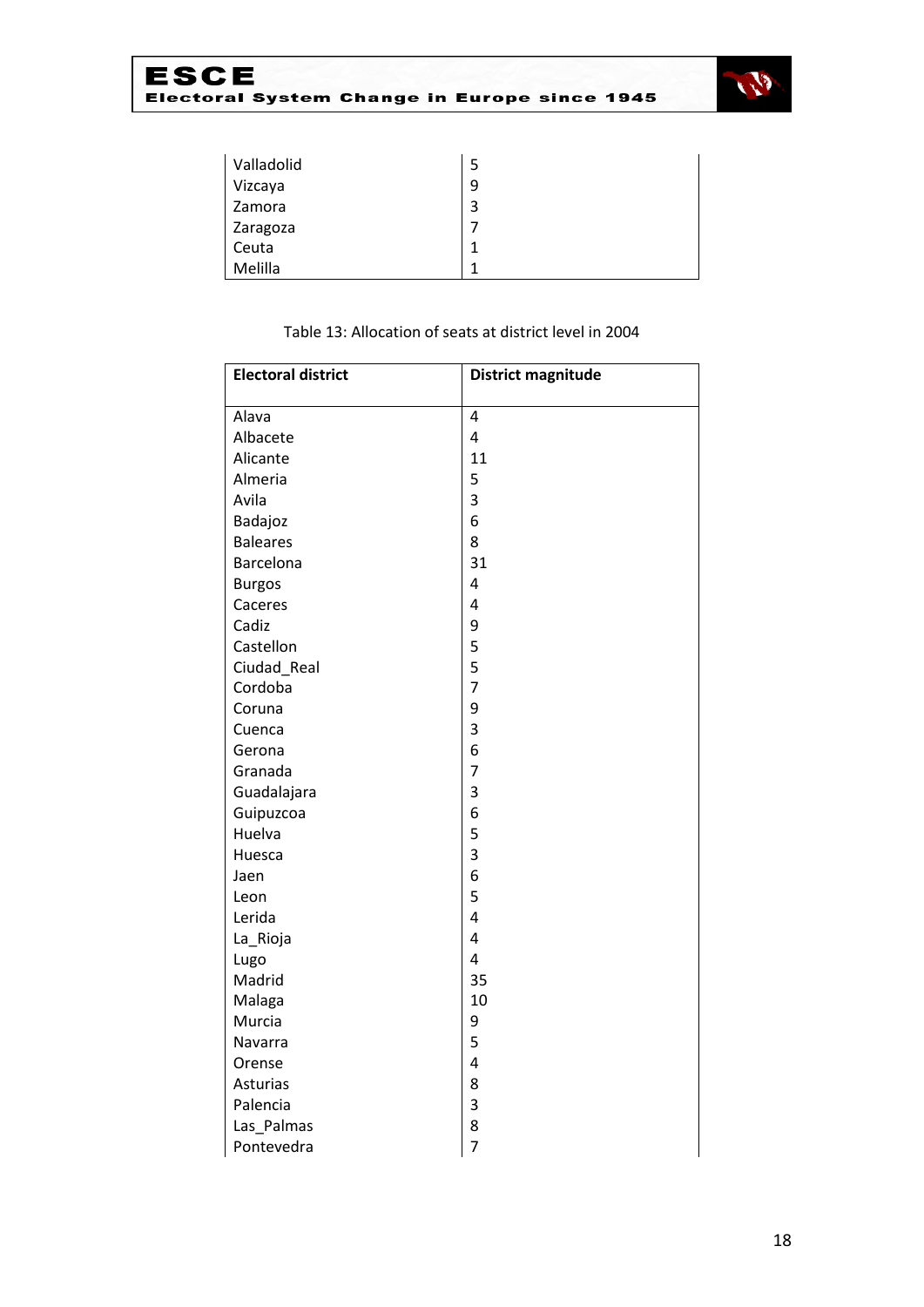

| Salamanca             | 4  |
|-----------------------|----|
| Sta._Cruz_de_Tenerife | 7  |
| Cantabria             | 5  |
| Segovia               | 3  |
| Sevilla               | 12 |
| Soria                 | 3  |
| Tarragona             | 6  |
| Teruel                | 3  |
| Toledo                | 5  |
| Valencia              | 16 |
| Valladolid            | 5  |
| Vizcaya               | 9  |
| Zamora                | 3  |
| Zaragoza              | 7  |
| Ceuta                 | 1  |
| Melilla               | 1  |

#### Table 14: Allocation of seats at district level in 2008

| <b>Electoral district</b> | <b>District magnitude</b> |
|---------------------------|---------------------------|
|                           |                           |
| Alava                     | 4                         |
| Albacete                  | 4                         |
| Alicante                  | 12                        |
| Almeria                   | 6                         |
| Avila                     | 3                         |
| Badajoz                   | 6                         |
| <b>Baleares</b>           | 8                         |
| Barcelona                 | 31                        |
| <b>Burgos</b>             | $\overline{4}$            |
| Caceres                   | 4                         |
| Cadiz                     | 9                         |
| Castellon                 | 5                         |
| Ciudad_Real               | 5                         |
| Cordoba                   | 6                         |
| Coruna                    | 8                         |
| Cuenca                    | 3                         |
| Gerona                    | 6                         |
| Granada                   | 7                         |
| Guadalajara               | 3                         |
| Guipuzcoa                 | 6                         |
| Huelva                    | 5                         |
| Huesca                    | 3                         |
| Jaen                      | 6                         |
| Leon                      | 5                         |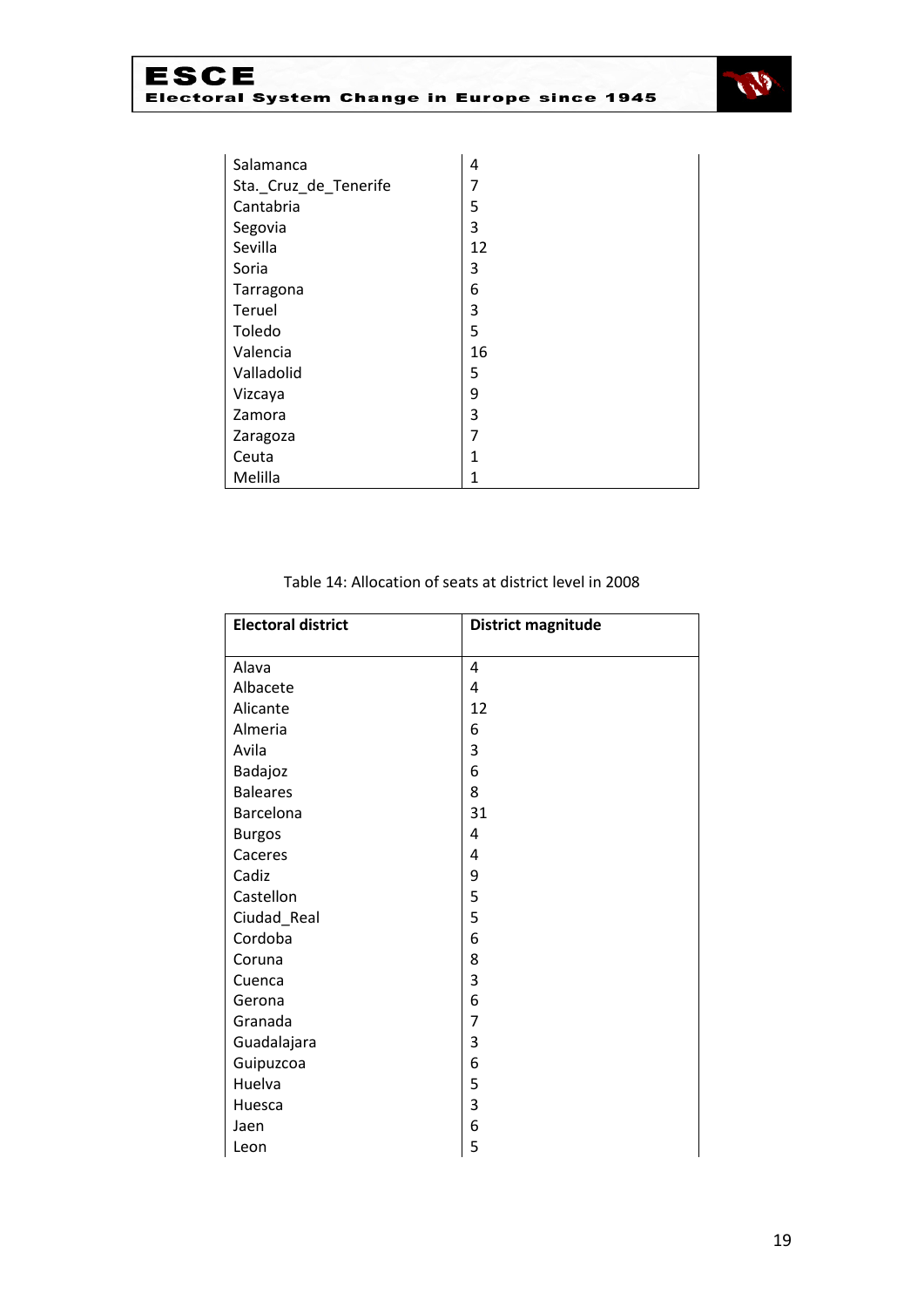

| Lerida                | 4              |
|-----------------------|----------------|
| La_Rioja              | 4              |
| Lugo                  | 4              |
| Madrid                | 35             |
| Malaga                | 10             |
| Murcia                | 10             |
| Navarra               | 5              |
| Orense                | 4              |
| Asturias              | 8              |
| Palencia              | 3              |
| Las_Palmas            | 8              |
| Pontevedra            | 7              |
| Salamanca             | 4              |
| Sta._Cruz_de_Tenerife | $\overline{7}$ |
| Cantabria             | 5              |
| Segovia               | 3              |
| Sevilla               | 12             |
| Soria                 | 2              |
| Tarragona             | 6              |
| Teruel                | 3              |
| Toledo                | 6              |
| Valencia              | 16             |
| Valladolid            | 5              |
| Vizcaya               | 8              |
| Zamora                | 3              |
| Zaragoza              | 7              |
| Ceuta                 | $\mathbf{1}$   |
| Melilla               | $\overline{1}$ |

#### Table 15: Allocation of seats at district level in 2011

| <b>Electoral district</b> | <b>District magnitude</b> |
|---------------------------|---------------------------|
|                           |                           |
| Alava                     | 4                         |
| Albacete                  | 4                         |
| Alicante                  | 12                        |
| Almeria                   | 6                         |
| Avila                     | 3                         |
| Badajoz                   | 6                         |
| <b>Baleares</b>           | 8                         |
| Barcelona                 | 31                        |
| <b>Burgos</b>             | 4                         |
| Caceres                   | 4                         |
| Cadiz                     | 8                         |
| Castellon                 | 5                         |
| Ciudad_Real               | 5                         |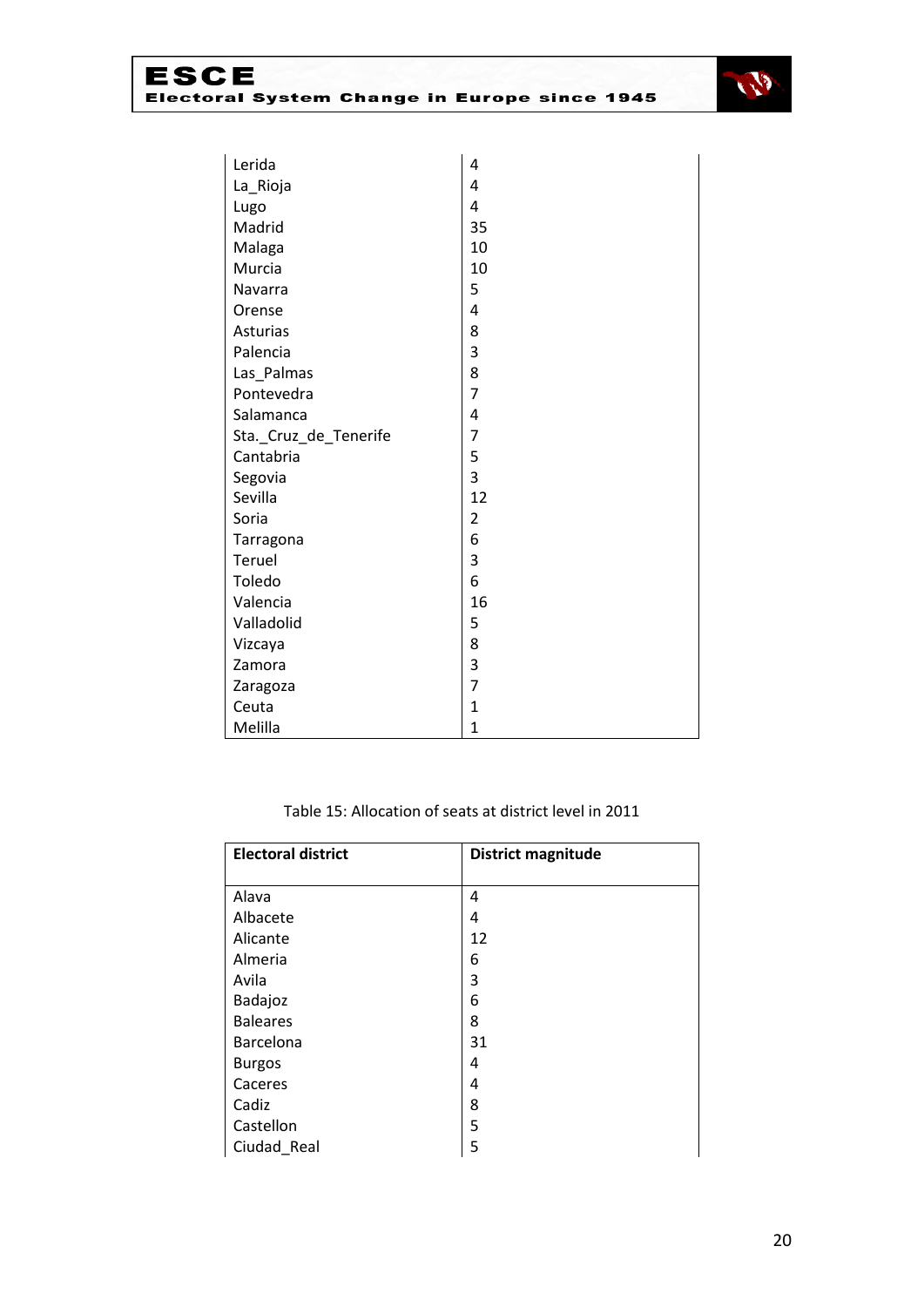

| Cordoba               | 6              |
|-----------------------|----------------|
| Coruna                | 8              |
| Cuenca                | 3              |
| Gerona                | 6              |
| Granada               | $\overline{7}$ |
| Guadalajara           | 3              |
| Guipuzcoa             | 6              |
| Huelva                | 5              |
| Huesca                | 3              |
| Jaen                  | 6              |
| Leon                  | 5              |
| Lerida                | 4              |
| La_Rioja              | 4              |
| Lugo                  | 4              |
| Madrid                | 36             |
| Malaga                | 10             |
| Murcia                | 10             |
| Navarra               | 5              |
| Orense                | 4              |
| Asturias              | 8              |
| Palencia              | 3              |
| Las_Palmas            | 8              |
| Pontevedra            | $\overline{7}$ |
| Salamanca             | 4              |
| Sta._Cruz_de_Tenerife | $\overline{7}$ |
| Cantabria             | 5              |
| Segovia               | 3              |
| Sevilla               | 12             |
| Soria                 | $\overline{2}$ |
| Tarragona             | 6              |
| Teruel                | 3              |
| Toledo                | 6              |
| Valencia              | 16             |
| Valladolid            | 5              |
| Vizcaya               | 8              |
| Zamora                | 3              |
| Zaragoza              | $\overline{7}$ |
| Ceuta                 | $\mathbf{1}$   |
| Melilla               | $\overline{1}$ |

# **References**

Capo Giol, Jordi (1990). "To Reform the Electoral System in Spain?", in Serge Noiret (ed.), *Political Strategies and Electoral Reforms: Origins of Voting Systems in*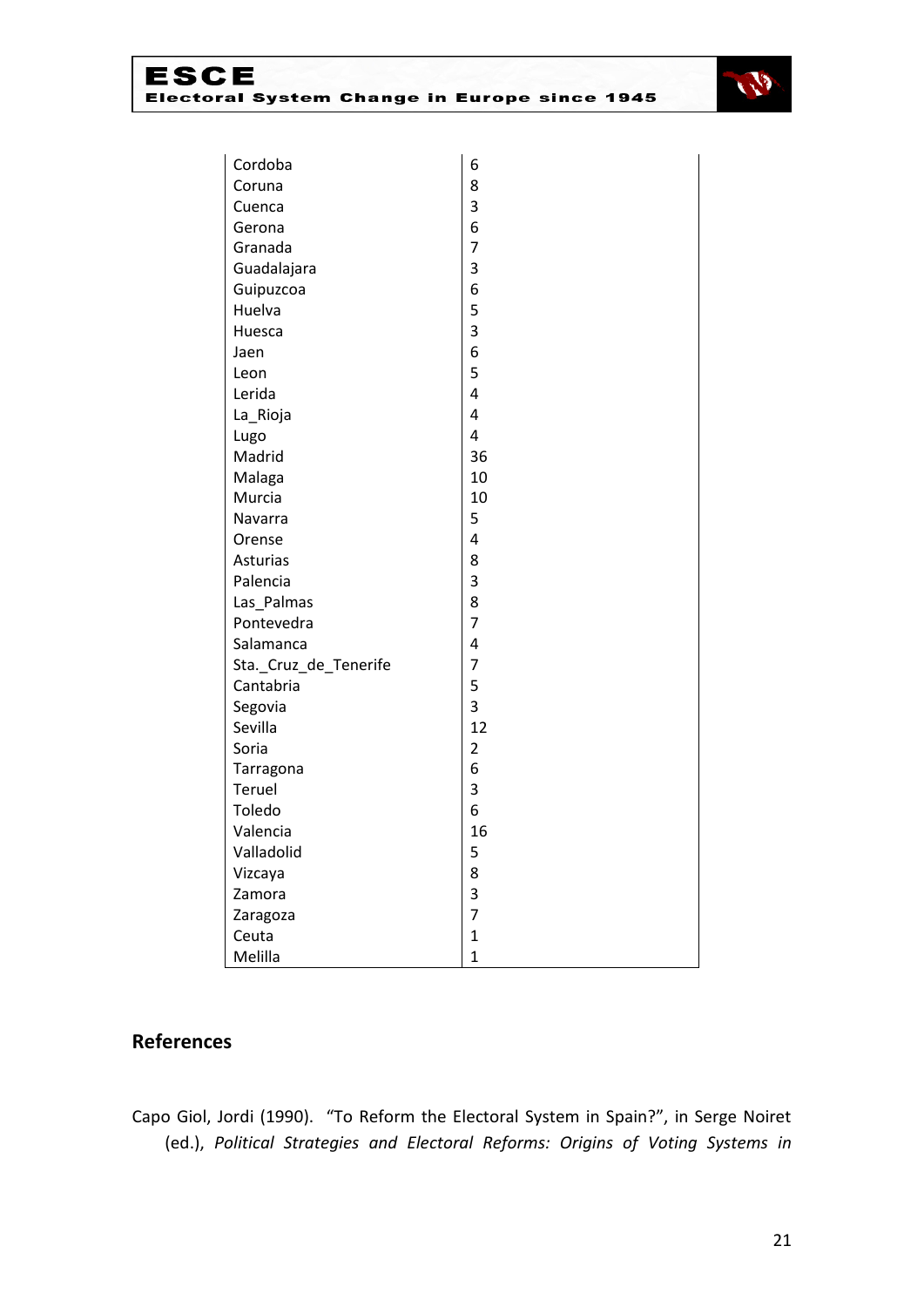

*Europe in the 19th and 20th Centuries*. Baden-Baden: Nomos Verlagsgesellschaft, 403–22.

- Colomer, Josep M. (2004). "Spain: From Civil War to Proportional Representation", in Josep Colomer (ed.), *Handbook of Electoral System Choice*. Basingstoke: Palgrave Macmillan, 253–64.
- Coverdale, John F. (1979). *The Political Transformation of Spain after Franco*. New York: Praeger.
- De Esteban, Jorge, and Luis López Guerra (1985). "Electoral Rules and Candidate Selection", in Howard R. Penniman and Eusebio M. Mujal-León (eds.), *Spain at the Polls, 1977, 1979, and 1982: A Study of the National Elections*. Durham, NC: Duke University Press, 48–72.
- Field, Bonnie N. (2009). "The Parliamentary Election in Spain, March 2008". *Electoral Studies*, 28:1, 155–8.
- Field, Bonnie N., and Kerstin Hamann (2008). "Conclusion: The Spanish Case and Comparative Lessons on Institutions, Representation, and Democracy", in Bonnie N. Field and Kerstin Hamann (eds.), *Democracy and Institutional Development: Spain in Comparative Theoretical Perspective*. Basingstoke: Palgrave Macmillan, 203–16.
- Gilmour, David (1985). *The Transformation of Spain: From Franco to the Constitutional Monarchy*. London: Quartet Books.
- Gunther, Richard, Giacomo Sani, and Goldie Shabad (1986). *Spain after Franco: The Making of a Competitive Party System*. Berkeley, CA: University of California Press.
- Hopkin, Jonathan (2005). "Spain: Proportional Representation with Majoritarian Outcomes", in Michael Gallagher and Paul Mitchell (eds.), *The Politics of Electoral Systems*. Oxford: Oxford University Press, 375–94.
- Maravall, José María, and Julián Santamaría (1986). "Political Change in Spain and the Prospects for Democracy", in Guillermo O'Donnell, Philippe C. Schmitter, and Laurence Whitehead (eds.), *Transitions from Authoritarian Rule: Southern Europe*. Baltimore: Johns Hopkins University Press, 71–108.

Medhurst, Kenneth N. (1973). *Government in Spain*. Oxford: Pergamon Press.

Meisler, Stanley (1977). "Spain's New Democracy", *Foreign Affairs*, 56:1, 190–208.

- Montero, José Ramón, and Ignacio Lago (2007). "The Selection of an Electoral System: Less Consensus, More Heresthetics". ECPR General Conference, Pisa.
- Payne, Stanley (1985). "Representative Government in Spain: The Historical Background", in Howard R. Penniman and Eusebio M. Mujal-León (eds.), *Spain at the Polls, 1977, 1979, and 1982: A Study of the National Elections*. Durham, NC: Duke University Press, 1–29.